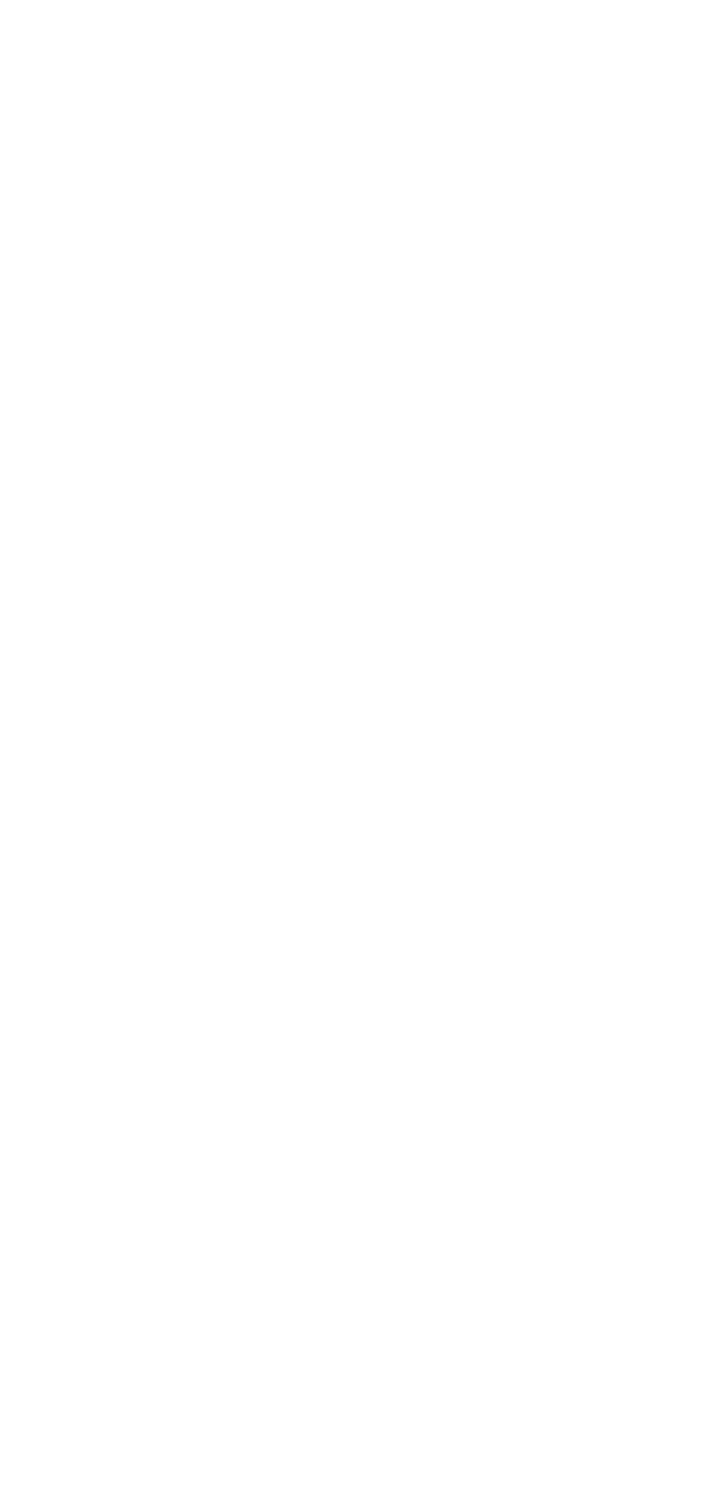### **Contents**

|                  | <b>Important information about this Combined</b><br><b>Product Disclosure Statement and Policy Document</b> | 4        |
|------------------|-------------------------------------------------------------------------------------------------------------|----------|
|                  | About the insurer                                                                                           | 5        |
|                  | About the distributor                                                                                       | 5        |
| 1.               | <b>About CardAssure</b>                                                                                     | 6        |
| 1.1 <sub>1</sub> | Who can apply?                                                                                              | 6        |
| 1.2              | How do I apply for CardAssure?                                                                              | 6        |
| 1.3              | When does my cover start?                                                                                   | 7        |
| 1.4              | When does my cover end?                                                                                     | 7        |
| 1.5              | Can my Policy terms change?                                                                                 | 7        |
| 1.6              | How can I cancel my Policy?                                                                                 | 7        |
| 2.               | What are the benefits covered under this Policy?                                                            | 8        |
| 2.1              | Why should I consider CardAssure?                                                                           | 8        |
|                  | 2.2 What benefits does CardAssure provide?<br>2.3 Multiple claims                                           | 8<br>12  |
|                  | 2.4 Maximum benefits                                                                                        | 13       |
| З.               | Premium                                                                                                     | 13       |
| 3.1              | How is my Premium calculated?                                                                               | 13       |
|                  | 3.2 How is my Premium paid?                                                                                 | 14       |
|                  | 3.3 Is my Premium capped?                                                                                   | 14       |
|                  | 3.4 Can my Premium change?                                                                                  | 14       |
|                  | 3.5 What happens if my Premium is not paid?                                                                 | 14       |
|                  | 4. Claims                                                                                                   | 15       |
|                  | 4.1 How do I make a claim?                                                                                  | 15       |
|                  | 4.2 Multiple claims                                                                                         | 17       |
|                  | 4.3 When will a benefit not be paid?                                                                        | 18       |
|                  | 5. Additional information                                                                                   | 19       |
|                  | 5.1 Information about Consumer Credit Insurance (CCI)                                                       | 19       |
|                  | 5.2 Commission                                                                                              | 19       |
|                  | 5.3 Cooling off period<br>5.4 Legal interpretation                                                          | 19<br>19 |
|                  | 5.5 Guaranteed renewable                                                                                    | 20       |
|                  | 5.6 Reinstatement                                                                                           | 20       |
|                  | 5.7 Policy ownership                                                                                        | 20       |
|                  | 5.8 Australian currency                                                                                     | 20       |
|                  | 5.9 Taxation                                                                                                | 20       |
|                  | 5.10 What if I have a problem with my Policy?                                                               | 21       |
|                  | 5.11 Privacy consents and notifications                                                                     | 21       |
| 6.               | <b>Risks</b>                                                                                                | 22       |
| 7.               | <b>Definitions</b>                                                                                          | 22       |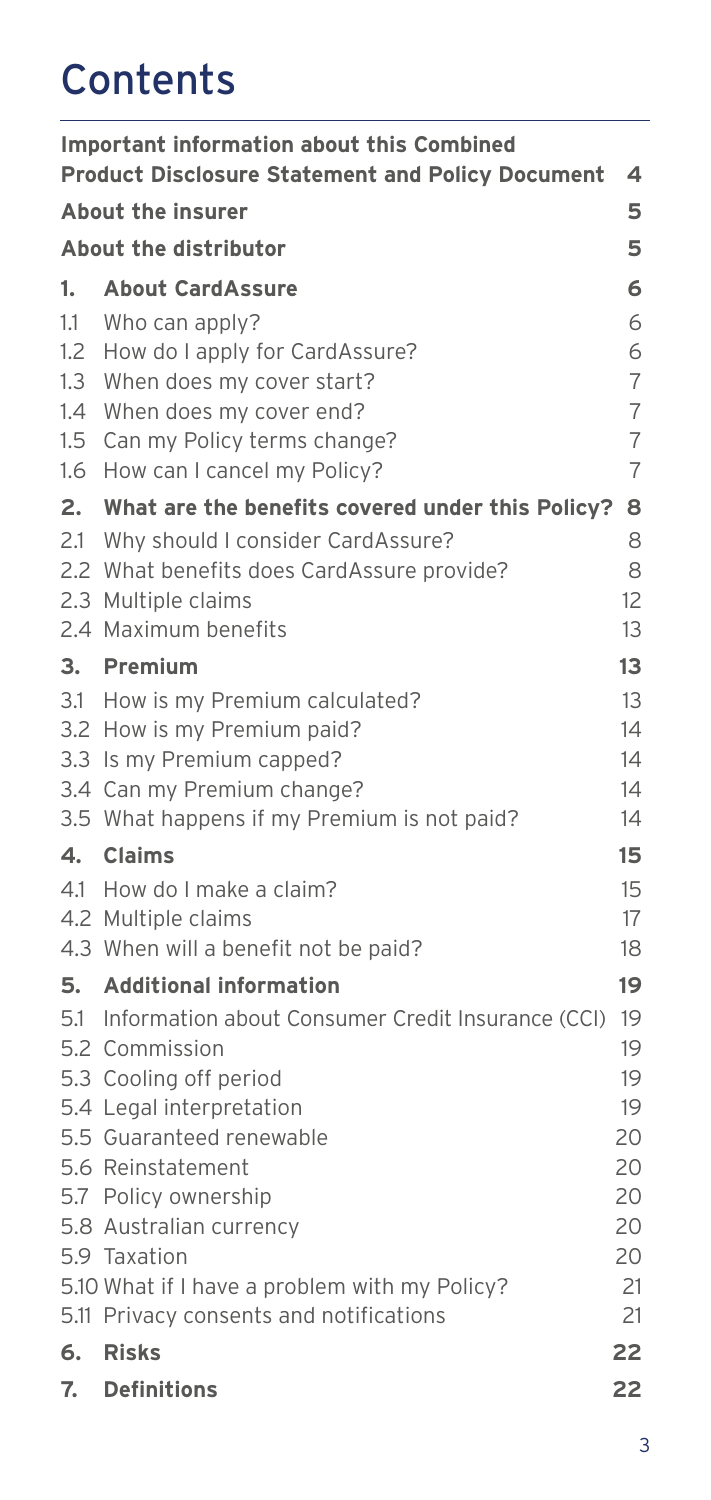### Important information about this Combined Product Disclosure Statement and Policy Document

This is the Combined Product Disclosure Statement and Policy Document (together referred to as 'PDS') for CardAssure.

It is important that you read this PDS carefully as it sets out the terms and conditions of CardAssure.

This PDS explains the benefits, Premiums, exclusions, significant risks, the complaints handling process, cooling off period and other rights, terms and conditions relating to this product, which will help you make an informed decision about whether it is right for you. It has been prepared without taking into account your financial situation, needs and objectives. You should read and consider the information contained in this PDS carefully before purchasing CardAssure to decide whether it is right for you.

CardAssure is Consumer Credit Insurance (CCI). The Death, Critical Illness, Injury, Illness and Involuntary Unemployment Benefits are life insurance. The Life Events Benefit is not life insurance. Further details of these benefits are set out in this PDS.

Throughout this document certain words have particular meanings and these important words are in Capitals. Please refer to the Definitions – Section 7.

The information contained in this PDS is current at the time of issue.

- From time to time we may change or update information that is not materially adverse by providing a notice of changes on www.metlife.com.au.
- If there is a materially significant change or omission to this PDS, we will issue a supplementary or replacement PDS or significant event notice.

You can also obtain a paper copy of the updated information by calling us on 1300 555 625.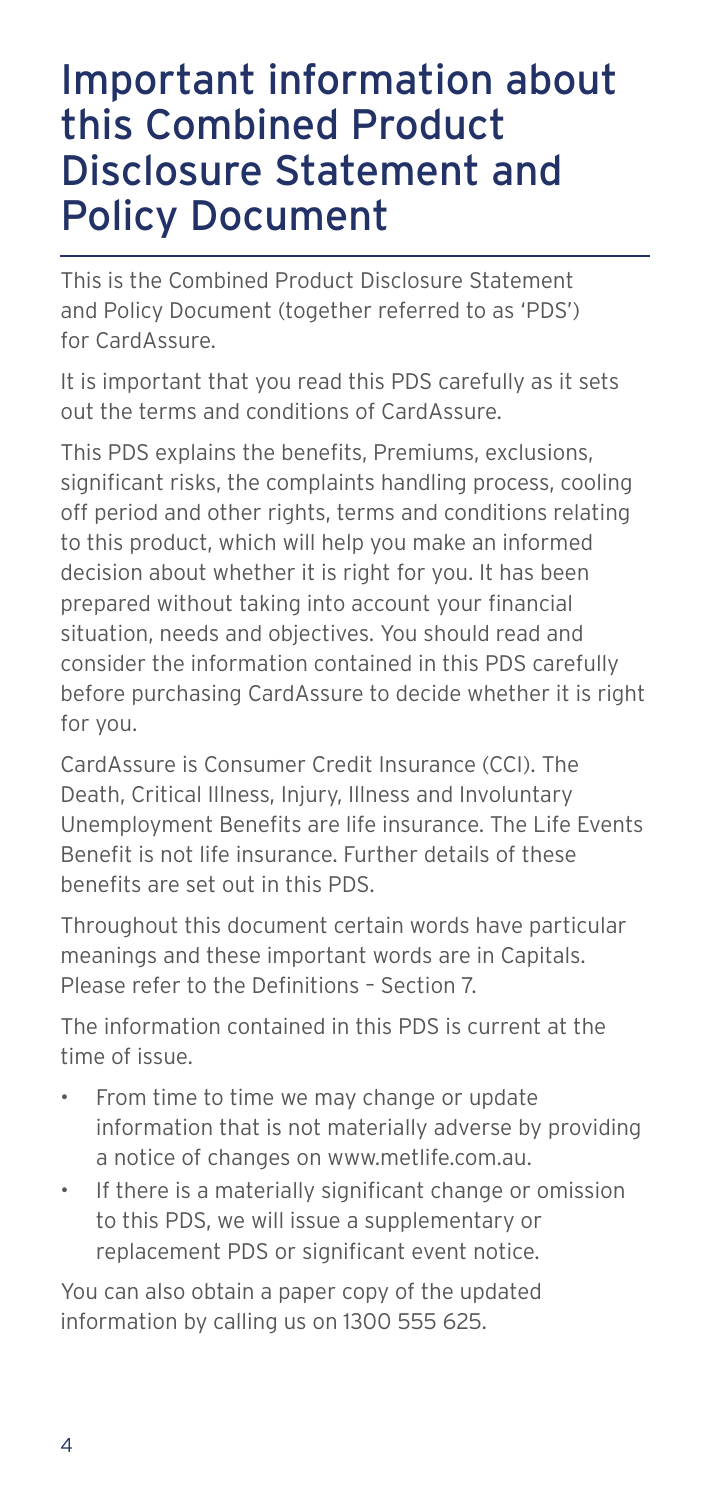### About the insurer

CardAssure is issued by MetLife Insurance Limited (MetLife) ABN 75 004 274 882 AFSL 238096 Level 9, 2 Park Street, Sydney NSW 2000 Phone: 1300 555 625 www.metlife.com.au

MetLife is responsible for the contents of this PDS and administers all claims.

MetLife, part of the MetLife group of companies, is a specialist provider of life insurance to affinity partners, superannuation trustees and employers in Australia. MetLife has expertise in designing and executing both direct insurance programs for partners' customers and insurance solutions to meet the needs of specific member groups. MetLife has been a specialist provider of life risk insurance products in Australia since 2005.

### About the distributor

Citigroup Pty Limited (Citibank) ABN 88 004 325 080, AFSL 238098, Australian credit licence 238098, is the credit provider and issuer of Citibank Credit Facility accounts, and distributor of the Consumer Credit Insurance and administers the Policy and Premium collection under this Consumer Credit Insurance.

CardAssure is not a product of, nor is it guaranteed by, Citibank.

Neither MetLife nor Citibank are related entities of each other.

Cover for the life insurance component of CardAssure is issued from MetLife's No. 1 Statutory Fund. CardAssure does not have any savings, investment, cash or surrender value.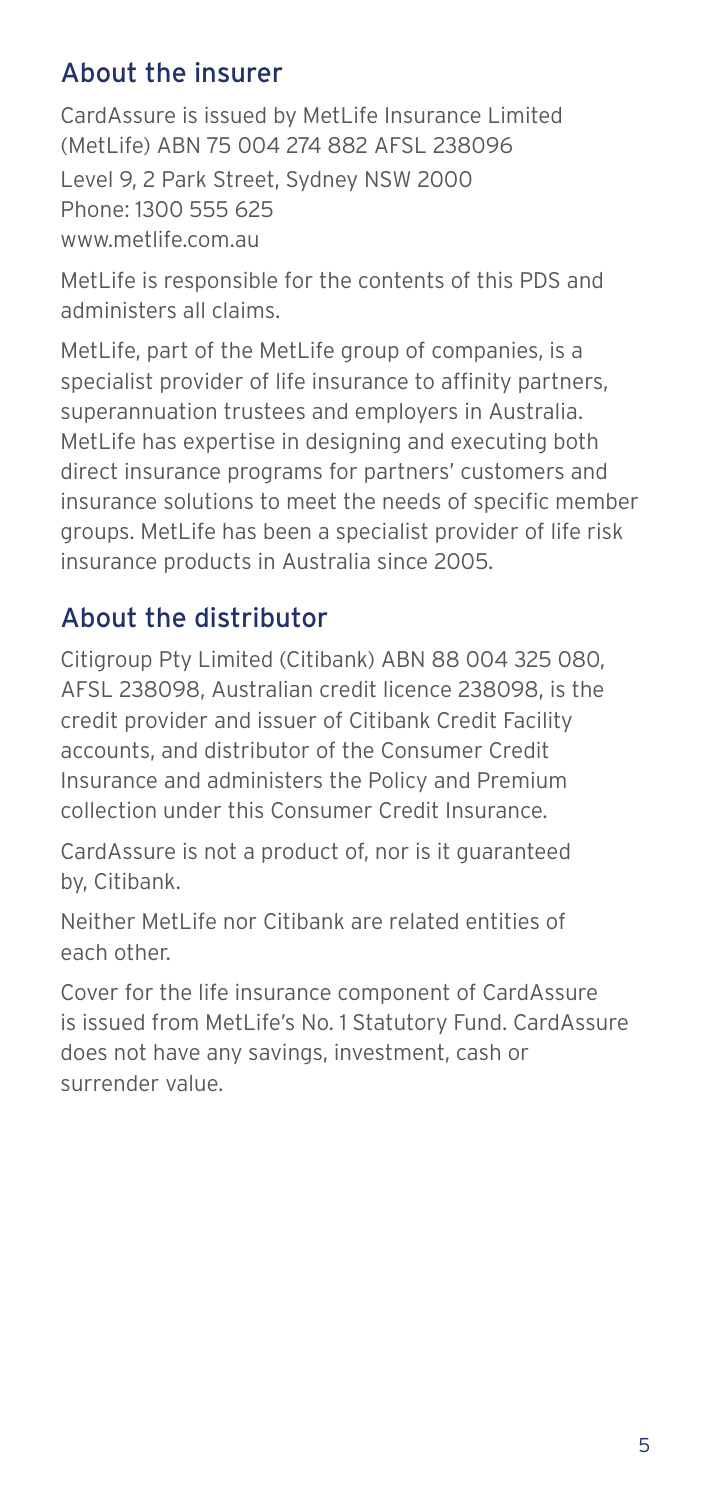### 1. About CardAssure

Your Credit Facility brings you the financial freedom of being able to purchase the things you want, when you want them. With that freedom comes the need to responsibly manage your finances, including making your regular monthly repayments – no matter what happens. But have you stopped to think about how you would make your repayments if you lost your job or became sick or injured? Or would your family inherit your Credit Facility debt if you passed away?

Now, you can have the peace of mind of knowing that, should you be injured, unemployed, or become sick, and you meet the terms outlined in this PDS, you will have help with your Credit Facility repayments. What's more, it won't cost you the earth.

And it's not just when things go wrong in life that you need a helping hand. With CardAssure, when a significant life event occurs, such as you get married, have a child, purchase your home or new car, we'll be there with a financial contribution to help ease the load.

### 1.1 Who can apply?

You can apply for CardAssure cover if you:

- have a new or existing Credit Facility;
- are aged between 18 and 59 (inclusive) at the time of application;
- have received the PDS in Australia; and
- are an Australian citizen or New Zealand citizen or Australian permanent resident and residing in Australia at the time of applying.

### 1.2 How do I apply for CardAssure?

Applying is easy and there are absolutely no medical examinations required. To apply for CardAssure simply:

- call Citibank on 13 24 84 to apply; or
- obtain an application form online at www.citibank.com.au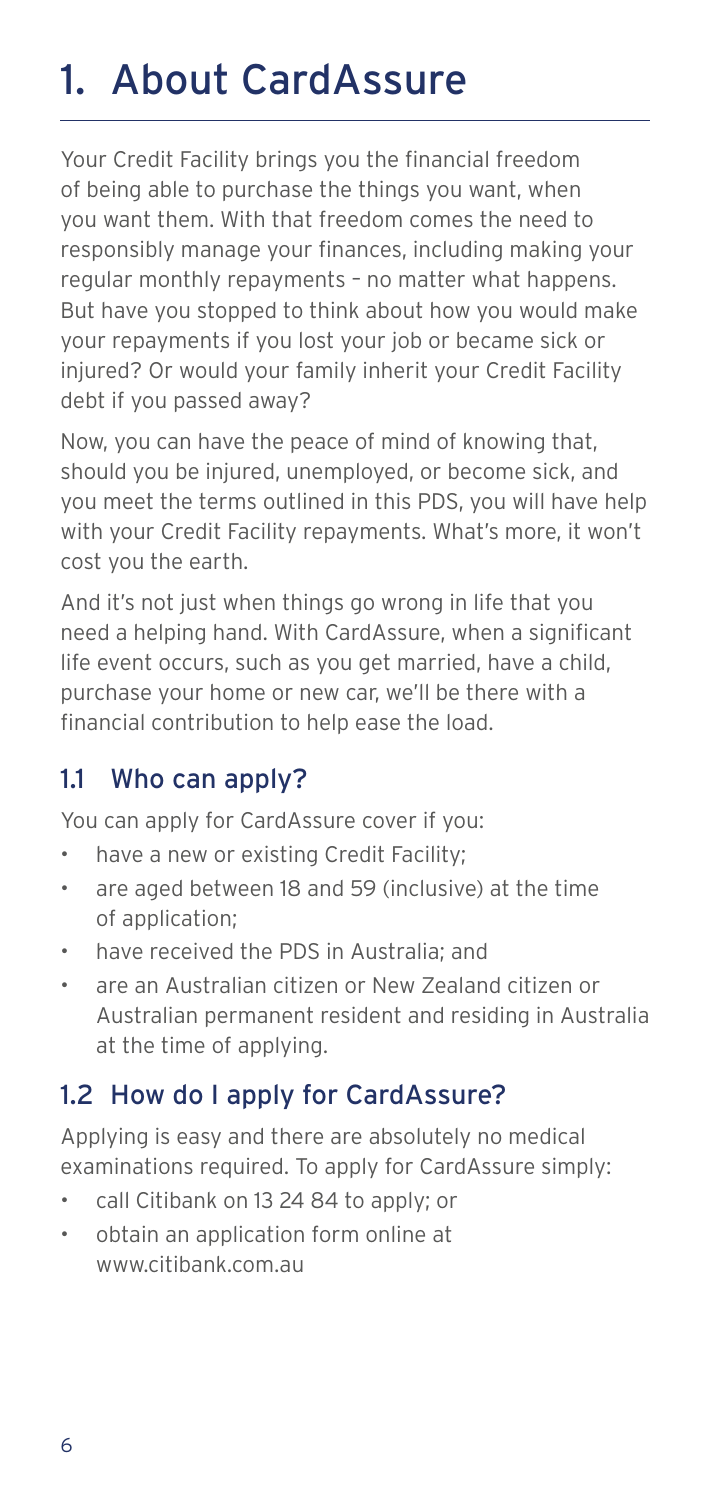### 1.3 When does my cover start?

Your cover will commence as soon as your application for CardAssure is accepted. A Welcome Letter and PDS will be sent to you confirming that your cover is in place and specifying your Commencement Date.

### 1.4 When does my cover end?

Your cover will end when the earliest of any of the following events occur:

- you reach the age of 65;
- the cancellation of your Credit Facility;
- your insurance is cancelled due to non-payment of Premium;
- you ask us to cancel your Policy;
- your death; or
- the maximum cumulative benefits for the Policy have been paid to your Credit Facility or your estate.

### 1.5 Can my Policy terms change?

If there are any significant changes to the terms of your Policy, we will send you a notice, explaining the changes at least 30 days before any change takes place. If you do not wish to accept the changes to the policy terms, you may cancel the Policy at any time.

### 1.6 How can I cancel my Policy?

You may cancel your Policy at any time by calling 13 24 84 or by writing to:

CardAssure Administrator – Insurance Cancellation GPO Box 40 Sydney NSW 2001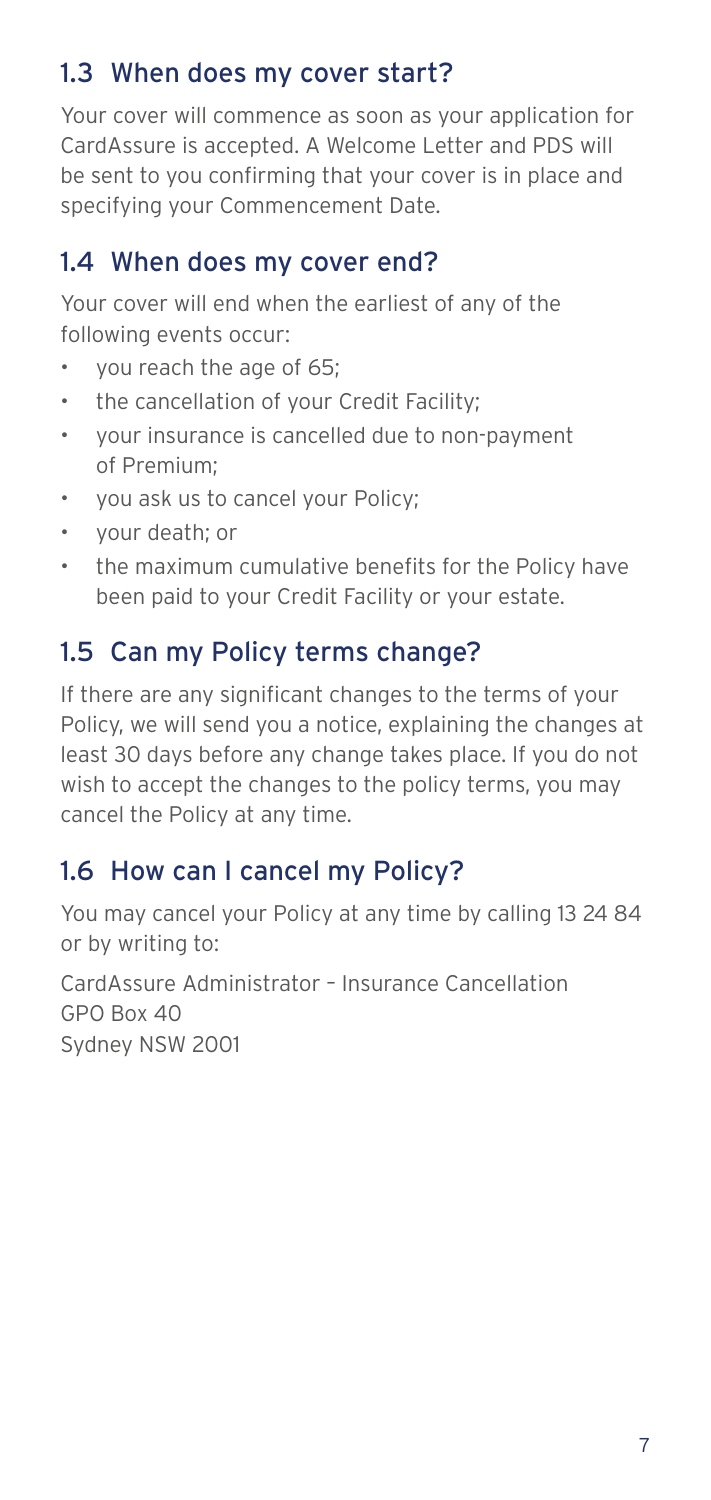### 2. What are the benefits covered under this Policy?

### 2.1 Why should I consider CardAssure?

Citibank Primary Cardholders can enjoy the peace of mind of up to \$75,000 protection for their Credit Facility repayments. All eligible account holders are guaranteed cover and applying is as easy as a phone call or completing a simple application form. A CardAssure Policy provides cover 24 hours a day, 365 days a year, anywhere in the world.

### 2.2 What benefits does CardAssure provide?

The table below is a summary of the benefits payable under this Policy, which are subject to terms and conditions more fully explained below the table.

| <b>Benefits Summary</b>                                                                                                                                                                                                                     | <b>Included</b> | Maximum<br>Payable<br>Per Claim |
|---------------------------------------------------------------------------------------------------------------------------------------------------------------------------------------------------------------------------------------------|-----------------|---------------------------------|
| Life Events Benefit<br>Pays 10% of the Outstanding<br>Balance of your Monthly<br>Statement if you: get married,<br>buy a brand new car, buy a new<br>home to live in, have or adopt a<br>child (you or your Spouse) or your<br>Spouse dies. |                 | Up to<br>\$1,000                |
| Injury Benefit<br>Pays 100% of your Outstanding<br>Balance if you become injured and<br>unable to work for more than 30<br>days.                                                                                                            |                 | Up to<br>\$5,000                |
| <b>Illness Benefit</b><br>Pays 100% of your Outstanding<br>Balance if you become ill and<br>unable to work for more than 30<br>days.                                                                                                        |                 | Up to<br>\$5,000                |

Benefits Summary table continues on next page.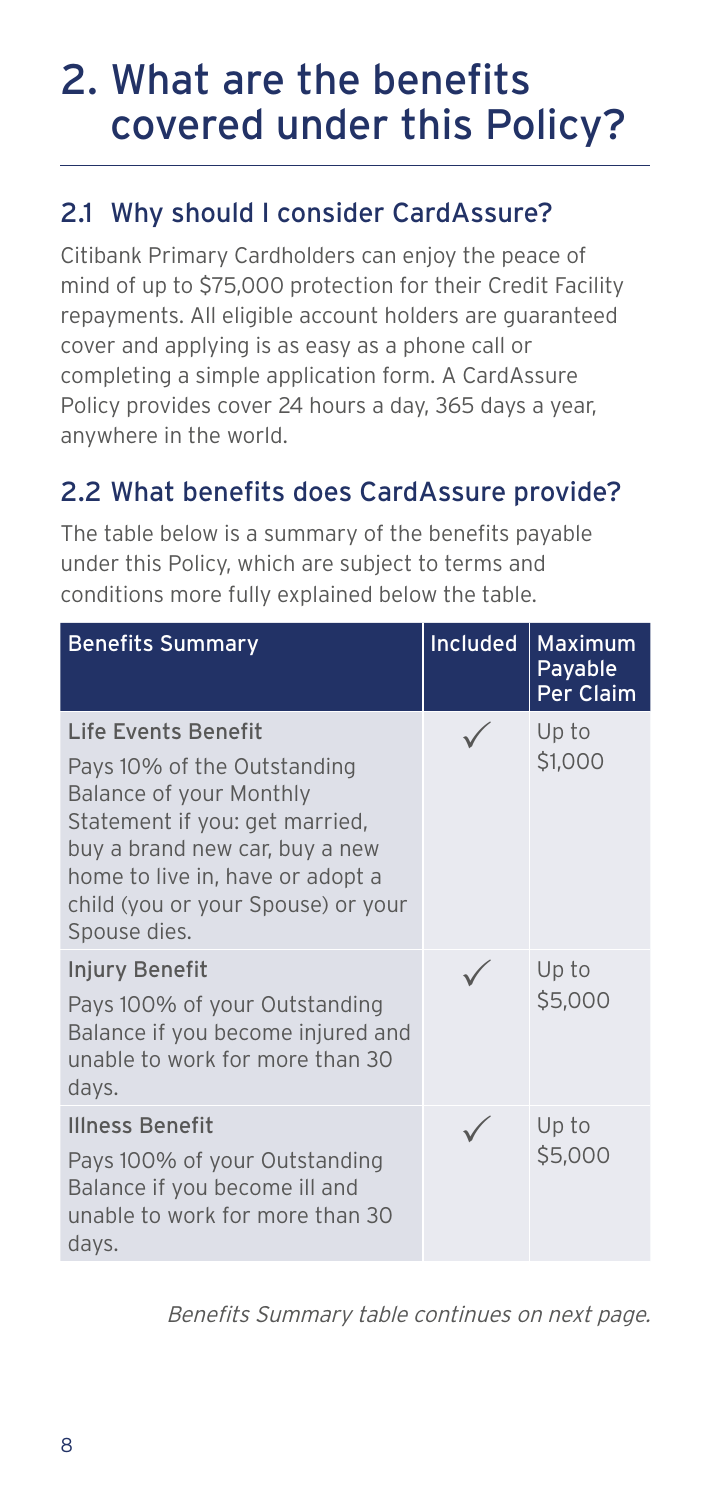| <b>Benefits Summary</b><br>(continued)                                                                                                                                                                                   | Included | Maximum<br>Payable<br>Per Claim |
|--------------------------------------------------------------------------------------------------------------------------------------------------------------------------------------------------------------------------|----------|---------------------------------|
| <b>Involuntary Unemployment</b><br><b>Benefit</b><br>Pays 100% of the Outstanding<br>Balance of your Monthly<br>Statement if you become<br>Involuntarily Unemployed and<br>unable to find work for more than<br>30 days. |          | Up to<br>\$5,000                |
| <b>Critical Illness Benefit</b><br>Pays 100% of your Outstanding<br>Balance if you are diagnosed with<br>Cancer, have a Heart Attack or a<br>Stroke.                                                                     |          | Up to<br>\$75,000               |
| <b>Death Benefit</b><br>Pays the Outstanding Balance of<br>your Credit Facility at the date of<br>your death.                                                                                                            |          | Up to<br>\$75,000               |

When a claim is paid, the benefit is normally paid to your Credit Facility.

All benefits payable are subject to maximum cumulative limits as outlined in Section 2.4 on page 12 as well as exclusions as outlined in Section 4.3 on page 17.

### 2.2.1 Death Benefit

If you die while your Policy is Inforce, the Outstanding Balance of your Credit Facility as at the date of death, will be paid up to a maximum of \$75,000.

If your Credit Facility has been closed, the Death Benefit will first be paid to your Credit Facility provider to cover any amounts owing on your Credit Facility. Any remainder will be paid to your estate.

### 2.2.2 Critical Illness Benefit

If you are diagnosed with one of the below medical conditions while your Policy is Inforce, we will pay the Credit Facility Outstanding Balance as at the date of diagnosis up to a maximum of \$75,000:

- Cancer:
- Heart Attack; or
- Stroke.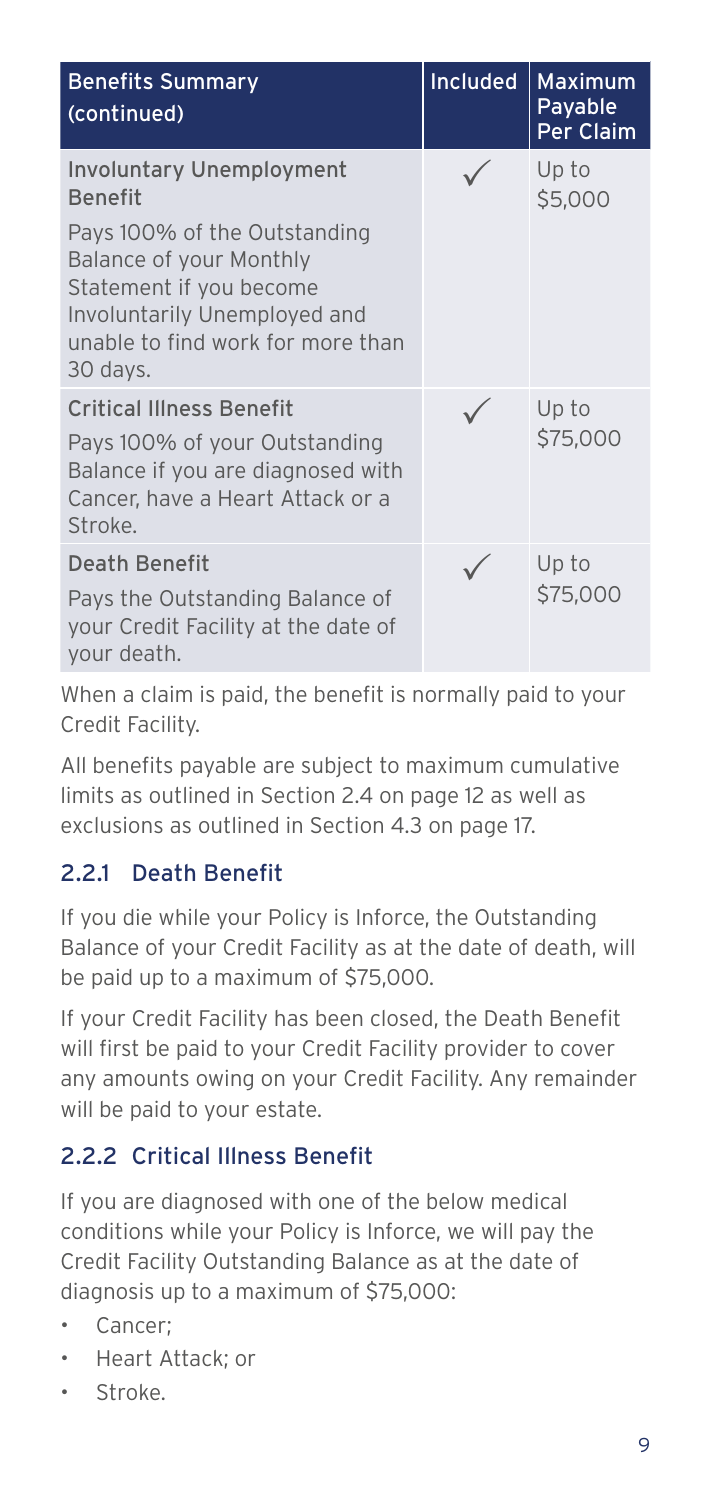This benefit is only payable if diagnosis of Cancer, Heart Attack or Stroke occurs on or after the Policy Commencement Date. A qualifying period of 90 days will apply. No benefit payment will be made for the above listed medical conditions within 90 days of the Policy Commencement Date or date of reinstatement.

You will only be paid a benefit on the first occurrence of a listed medical condition after the Policy Commencement Date. If you are paid a benefit for one of the listed medical conditions you will still be able to claim for the other listed conditions.

The Critical Illness Benefit will not be payable if you die within 30 days of the date of diagnosis of the medical condition, however the Death Benefit will be payable.

### 2.2.3 Injury Benefit

If while your Policy is Inforce you are injured and:

- as a result of your Injury, you are unable to work for 30 consecutive days (your waiting period); and
- you had been working in continuous employment for at least 180 days prior to having an Injury;

then we will pay the Injury Benefit.

The waiting period starts the day you consult a Registered Medical Practitioner and receive advice confirming your inability to work in your occupation(s) as a result of that Injury.

The amount payable will be 100% of the higher of:

- the Outstanding Balance of your Monthly Statement immediately prior to the date of the Injury up to a maximum of \$5,000; and
- the Outstanding Balance of your Credit Facility at the date the Injury occurs up to a maximum of \$5,000.

An Injury Benefit will be paid as a single payment.

After an Injury Benefit payment, you will need to return to work in continuous employment for at least 180 consecutive days before being eligible to make a new claim for the same or related Injury.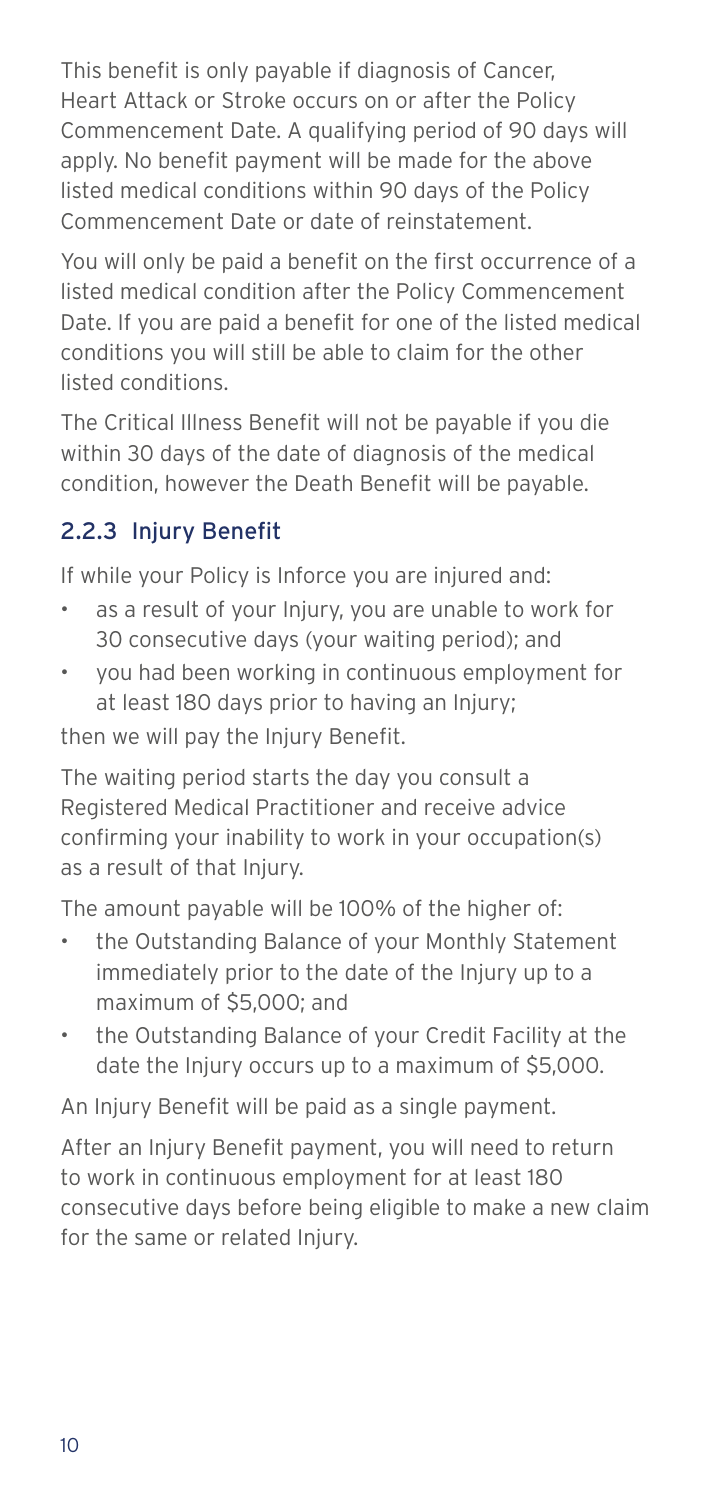### 2.2.4 Illness Benefit

If while your Policy is Inforce you become ill and:

- as a result of your Illness, you are unable to work for 30 consecutive days (your waiting period); and
- you had been working in continuous employment for at least 180 days prior to having an Illness;

then we will pay the Illness Benefit.

The waiting period starts the day you consult a Registered Medical Practitioner and receive advice confirming your inability to work in your occupation(s) as a result of that Illness.

The amount payable will be 100% of the higher of:

- the Outstanding Balance of your Monthly Statement immediately prior to the date of the Illness up to a maximum of \$5,000; and
- the Outstanding Balance of your Credit Facility at the date the Illness occurs up to a maximum of \$5,000.

An Illness Benefit will be paid as a single payment.

After an Illness Benefit payment, you will need to return to work in continuous employment for at least 180 consecutive days before being eligible to make a new claim for the same or related Illness.

### 2.2.5 Involuntary Unemployment Benefit

If while your Policy is Inforce you become Involuntarily Unemployed and:

- remain continuously unemployed for at least 30 consecutive days;
- you had been working in continuous employment for at least 180 days prior to becoming Involuntarily Unemployed; and
- you are registered with an Australian Government Approved Recruitment Agency and had been actively seeking work for at least 30 days while unemployed;

then we will pay the Involuntary Unemployment Benefit.

The waiting period starts the day you become Involuntarily Unemployed.

The amount payable will be 100% of the Outstanding Balance on your Monthly Statement immediately prior to the date that you were first made aware of the Involuntary Unemployment up to a maximum of \$5,000.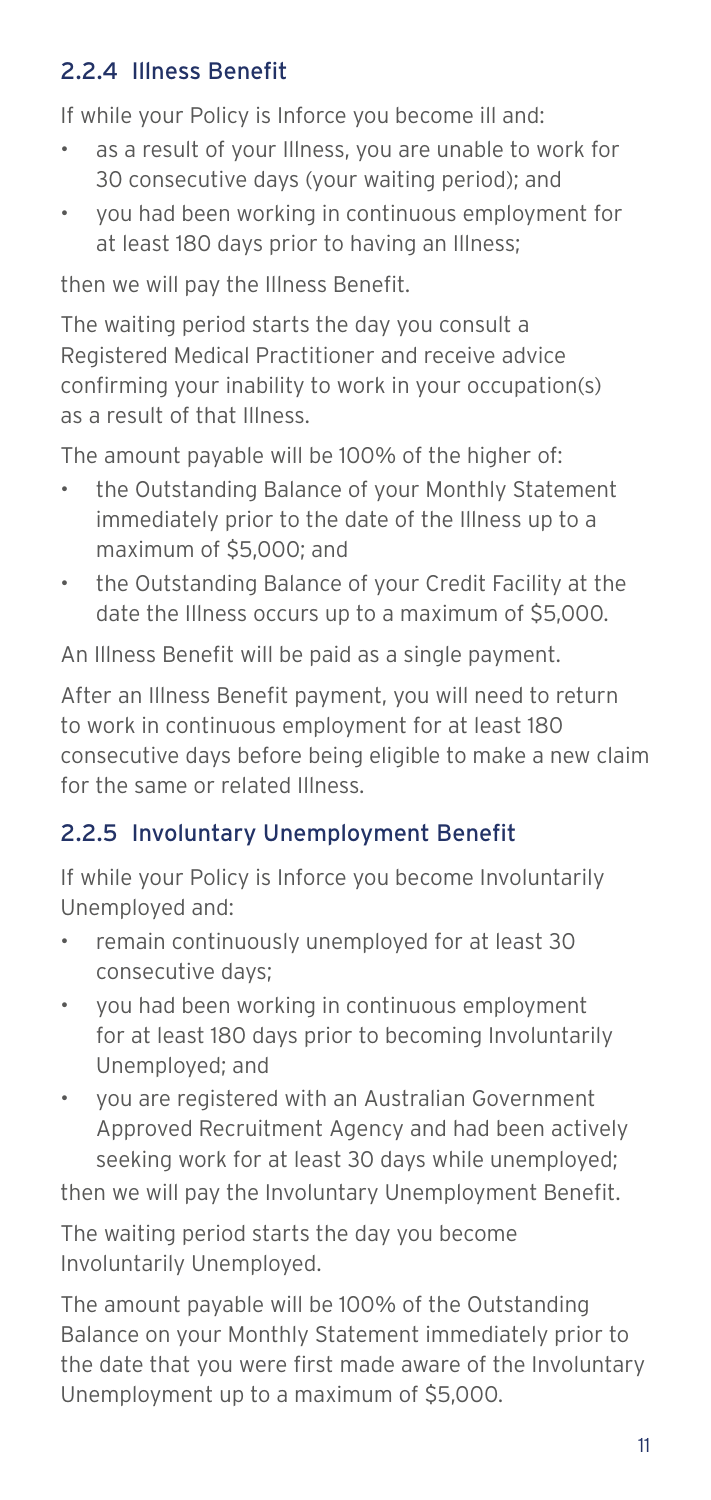After an Involuntary Unemployment Benefit payment, you will need to return to continuous employment for at least 180 consecutive days before being eligible to make a new claim for any subsequent Involuntary Unemployment.

### 2.2.6 Life Events Benefit

If while your Policy is Inforce:

- you purchase a brand new car;
- you purchase a home which will be your usual place of domestic residence;
- you get married;
- you or your Spouse gives birth to, or adopts a child; or
- your Spouse dies;

then we will pay you the Life Events Benefit.

The amount payable will be 10% of the Outstanding Balance of your Monthly Statement immediately prior to the date of the Life Event up to \$1,000.

A Life Events Benefit will be paid as a single payment.

A maximum of two (2) life events claims per Policy are payable in any 12 month period.

### 2.3 Multiple claims

You can only claim one benefit if you are ill, injured and/or Involuntarily Unemployed at the same time.

In the event of multiple births or adoptions, each child will be considered as separate life events.

### 2.4 Maximum benefits

The following table shows the maximum cumulative limits applying to the various benefits over the life of a Policy:

| <b>Benefit</b>           | <b>Maximum Cumulative</b><br><b>Benefit Limit</b> |
|--------------------------|---------------------------------------------------|
| Death                    | \$75,000                                          |
| <b>Critical Illness</b>  | \$75,000                                          |
| Injury                   | \$75,000                                          |
| <b>Illness</b>           | \$75,000                                          |
| Involuntary Unemployment | \$75,000                                          |
| Life Events              | \$10,000                                          |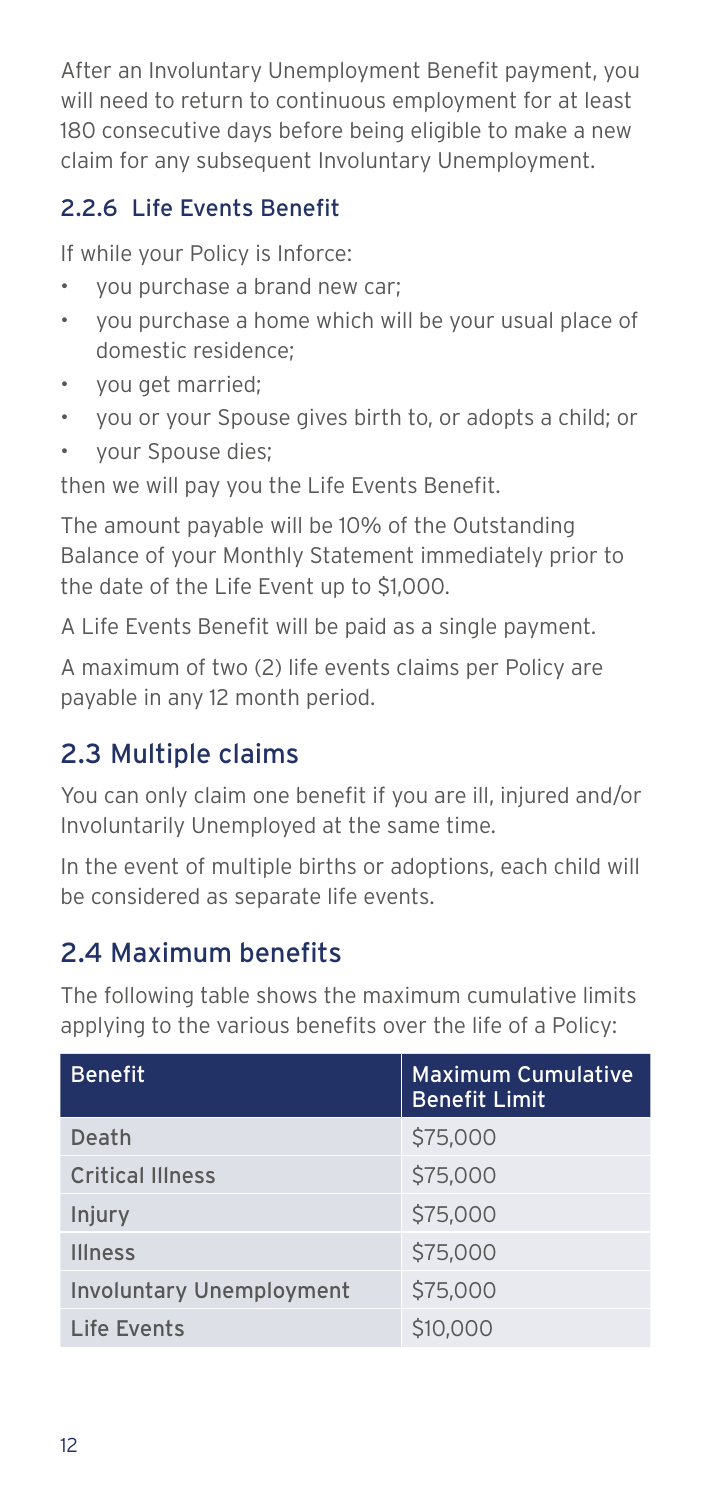The cumulative amount of benefit(s) payable under CardAssure for Death, Critical Illness, Injury, Illness, Involuntary Unemployment and Life Events is \$75,000 per Policy. If you are paid a cumulative benefit amount totalling \$75,000 under a Policy then your Policy will be cancelled by us and you will not be eligible to apply again for CardAssure on the same Credit Facility.

You may have more than one Policy issued by MetLife, with respect to different Credit Facilities. The individual benefit limits and cumulative benefit limits for CardAssure will apply independently of any of these other Policies.

## 3. Premium

CardAssure costs just 69c per \$100 of your Outstanding Balance on your Monthly Statement. This Premium will be automatically charged to your Credit Facility and will be shown on your Monthly Statement.

### 3.1 How is my Premium calculated?

Your monthly Premium payable may be different each month, depending on the Outstanding Balance on your Monthly Statement.

In any month that you have no Outstanding Balance on your Monthly Statement, there will be no Premium charged.

For example:

David has a credit limit of \$20,000. David has chosen CardAssure to protect his Credit Facility repayments.

In the first month, David's Outstanding Balance on his Monthly Statement is \$2,800. The CardAssure Premium for that month is calculated as \$2,800÷100 x \$0.69 = \$19.32.

In the second month, the Outstanding Balance on his Monthly Statement is \$0. The Premium for that month is \$0.

### 3.2 How is my Premium paid?

Your monthly Premium is paid by Citibank on your behalf and debited to your Credit Facility. However if any minimum payment due to Citibank is 30 days or more overdue Citibank will suspend payment of your Premiums (refer to Section 3.5 'What happens if my Premium is not paid?').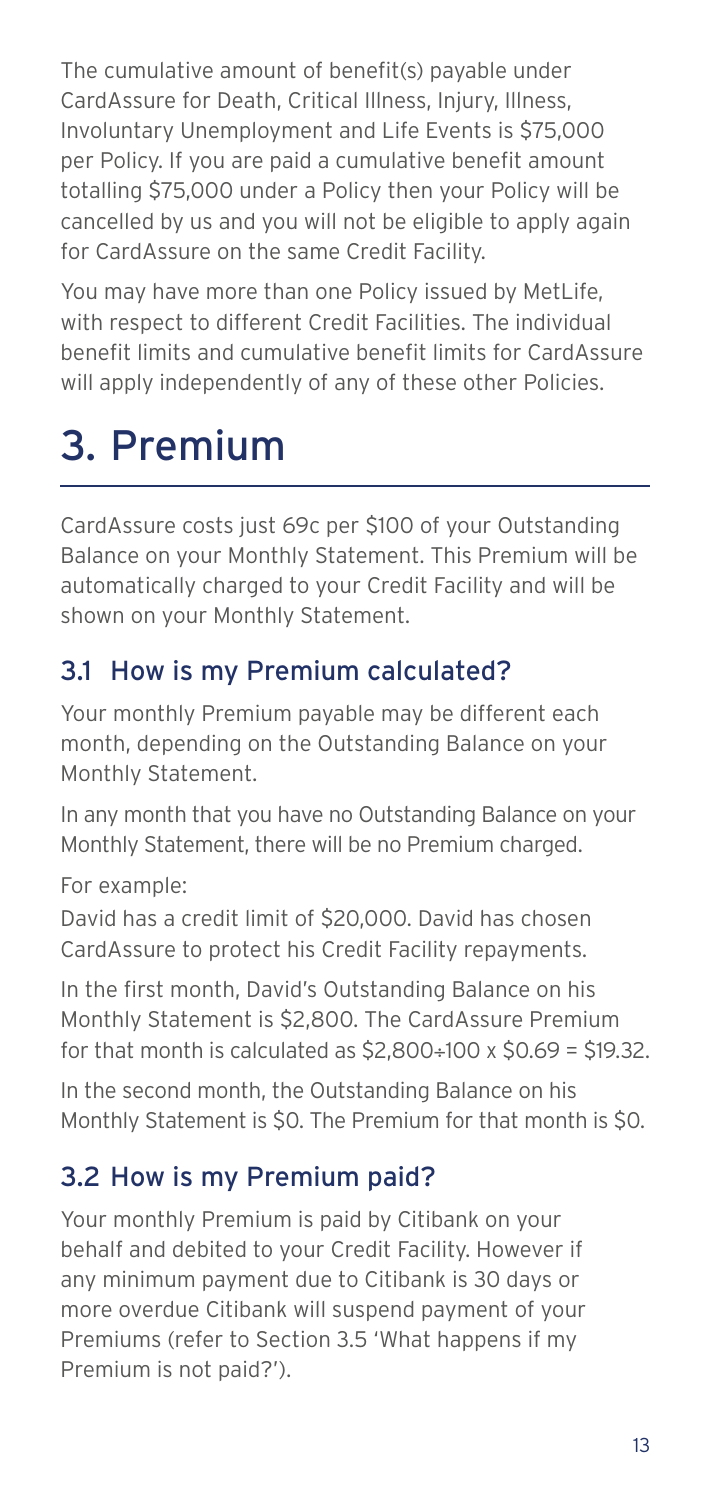### 3.3 Is my Premium capped?

Your monthly Premium is capped at \$99. This means that if your Outstanding Balance on your Monthly Statement exceeds \$14,347.83 you will pay no more than \$99 for your CardAssure cover for that month.

### 3.4 Can my Premium change?

We may amend your Premium rate and/or Premium cap if we provide you with at least 30 days written notice. Any change will apply to all CardAssure policies.

### 3.5 What happens if my Premium is not paid?

Your Premium must be paid when due, throughout the life of your Policy. We may cancel your Policy if your Premium is not paid when it is due and if 30 days have passed after you receive notification that Premiums are outstanding because you have failed to make your minimum payments when due and you do not rectify this situation within the 30 day notice period.

### 4. Claims

### 4.1 How do I make a claim?

If you, or your family or Legal Personal Representative on your behalf, need to make a claim, please contact us as soon as possible on 1800 221 599 or submit a claim online at: www.elodgement.metlife.com.au/eclaims/cardassure

### 4.1.1 Death Benefit claim

To make a claim under the Death Benefit, your Legal Personal Representative is required to notify us as soon as reasonably possible after the date of your death. The following information will be required:

- claim form completed by your Legal Personal Representative;
- certified copy of the death certificate or other evidence satisfactory to us; and
- certified proof of identity (birth certificate, driver's licence or passport) for both yourself and your Legal Personal Representative.

Citibank may assist your estate in the event of death by lodging a claim.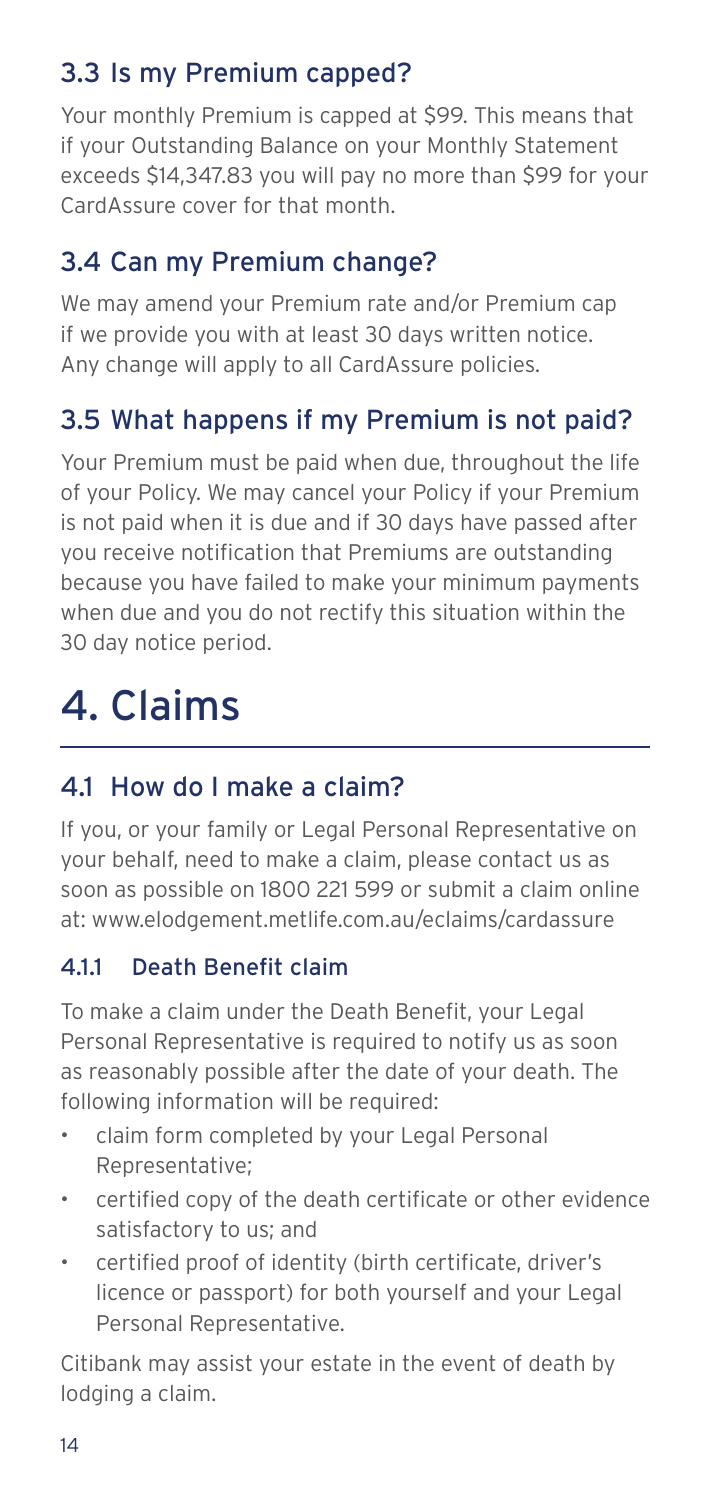### 4.1.2 Critical Illness Benefit claim

To make a claim under the Critical Illness Benefit, you are required to notify us as soon as reasonably possible after the event giving rise to a claim. The following information will be required:

- claim form completed by you (or your Legal Personal Representative) and your treating Registered Medical Practitioner; and
- certified proof of your identity (birth certificate, driver's licence or passport).

#### 4.1.3 Injury or Illness Benefit claim

To make a claim under the Injury Benefit or Illness Benefit, you are required to notify us as soon as reasonably possible after the date of your Injury or Illness. The following information will be required:

- claim form completed by you (or your Legal Personal Representative) and your treating Registered Medical Practitioner; and
- certified proof of your identity (birth certificate, driver's licence or passport).

#### 4.1.4 Involuntary Unemployment Benefit claim

To make a claim under the Involuntary Unemployment Benefit, you are required to notify us as soon as reasonably possible after the date you become Involuntarily Unemployed. The following information will be required:

- claim form completed by you;
- certified proof of your identity (birth certificate, driver's licence or passport);
- evidence of Involuntary Unemployment satisfactory to us and subsequent evidence showing a continued period of unemployment; and
- proof of your registration with an Australian Government Approved Recruitment Agency and evidence of actively seeking work.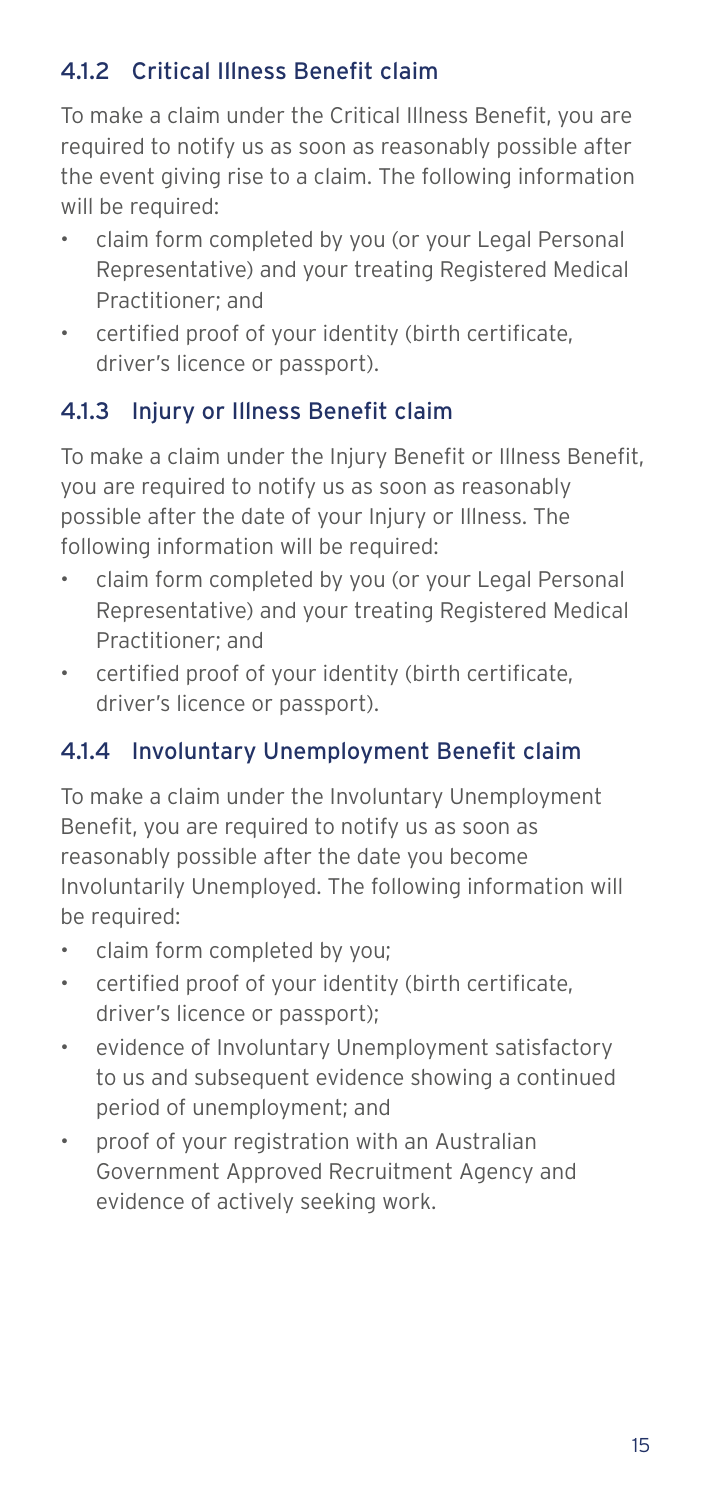### 4.1.5 Life Events Benefit claim

To make a claim under the Life Events Benefit, you are required to notify us as soon as reasonably possible after the date of the life event. The following information will be required:

- claim form completed by you; and
- proof of the life event:
	- ➤ car purchase a copy of the motor vehicle registration and receipt of purchase both in your name;
	- ➤ residential home purchase copy of the certificate of title;
	- ➤ marriage copy of your marriage certificate;
	- ➤ birth/adoption of a child a copy of the child's birth certificate or adoption documents;
	- ➤ death of your Spouse a copy of their death certificate.

#### 4.1.6 Claims for all benefits

Depending upon individual circumstances, additional information may be required to ensure that the event giving rise to the claim is not as a result of one of the exclusions. The costs of these additional requirements may need to be paid for by you or your Legal Personal Representative, unless notified otherwise.

MetLife may refuse a claim if disadvantaged because of any delay in receiving the necessary claims requirements e.g. due to the passing of time a claimable event cannot be substantiated.

All CardAssure claims will be administered by MetLife.

MetLife will not consider any claim, unless the event giving rise to the claim occurred while the Policy was Inforce.

### 4.2 Multiple claims

You can only claim for one of the following benefits at any one time:

- Critical Illness;
- Injury;
- Illness; or
- Involuntary Unemployment.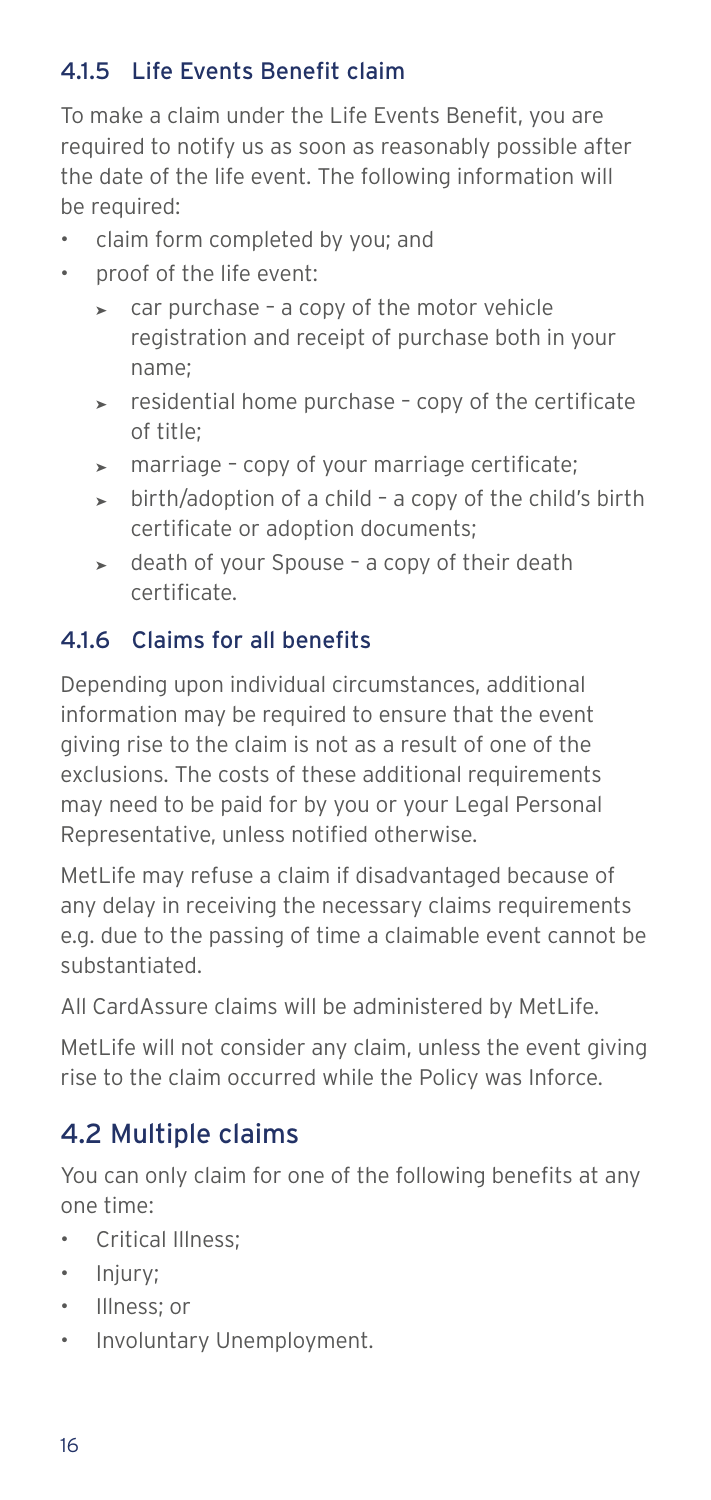### 4.3 When will a benefit not be paid?

We will not pay any benefit if the event giving rise to the claim is as a result of the following:

| <b>Benefit</b>              | <b>Exclusions</b>                                                                                                                                                                                                                                                                                                                                                                                                                   |
|-----------------------------|-------------------------------------------------------------------------------------------------------------------------------------------------------------------------------------------------------------------------------------------------------------------------------------------------------------------------------------------------------------------------------------------------------------------------------------|
| Death                       | suicide within 13 months of the Policy<br>Commencement Date;<br>if you were first diagnosed as<br>$\bullet$<br>terminally ill before the policy<br>commenced; or<br>if the condition first occurs or<br>$\bullet$<br>symptoms first became reasonably<br>apparent that leads to a diagnosis<br>of terminally ill in the first ninety<br>(90) days.                                                                                  |
| <b>Critical Illness</b>     | intentional self-inflicted Injury;<br>$\bullet$<br>if you die within 30 days of date of<br>diagnosis of the medical condition; or<br>if any of the insured events occur<br>or symptoms become apparent,<br>within ninety (90) days of the Policy<br>Commencement Date or date of<br>reinstatement, unless the occurrence<br>of the insured event is as a result of<br>an accident.                                                  |
| Injury                      | if you fail to seek medical advice or<br>undertake treatment for your Injury;<br>or<br>the Injury was caused by you taking<br>part in an illegal or criminal activity,<br>whether or not you were charged<br>with any offence.                                                                                                                                                                                                      |
| <b>Illness</b>              | if you fail to seek medical advice or<br>undertake treatment for your Illness;<br>or<br>as a result of a normal and<br>Uncomplicated Pregnancy.                                                                                                                                                                                                                                                                                     |
| Involuntary<br>Unemployment | if you become unemployed due to<br>Illness or Injury;<br>if you become unemployed<br>voluntarily;<br>• if you were working on a contract<br>or seasonal basis and become<br>unemployed at the end of the agreed<br>expiry date of the contract, season or<br>task; or<br>• if you are dismissed from your<br>employment for taking part in an illegal<br>or criminal activity, whether or not<br>you were charged with any offence. |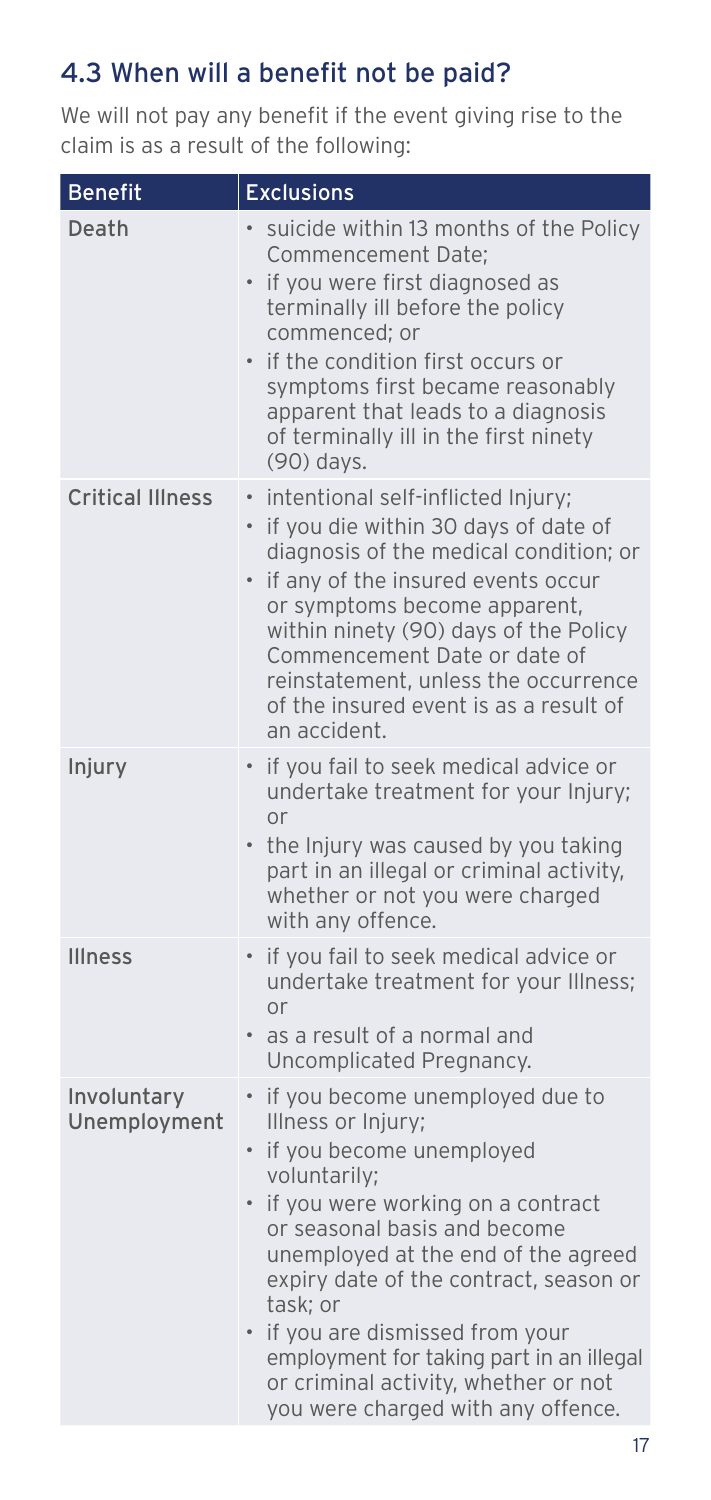| <b>Benefit</b> | <b>Exclusions</b>                                                                                                                                                                                                                                                                                 |
|----------------|---------------------------------------------------------------------------------------------------------------------------------------------------------------------------------------------------------------------------------------------------------------------------------------------------|
| Life Events    | • if the life event occurred prior to the<br>Policy Commencement Date;<br>• if you were aware that the life event<br>was going to occur prior to your<br>Policy Commencement Date; or<br>• if the life event occurred during the<br>first ninety (90) days after the Policy<br>Commencement Date. |

### 5. Additional information

### 5.1 Information about Consumer Credit Insurance (CCI)

CardAssure is a CCI product and is an optional purchase. The approval of a Credit Facility is not contingent upon you purchasing this cover. You are not obliged to take out this type of insurance and you are able to arrange CCI through another insurer. If you decide to purchase this CCI Policy you may cancel it at any time. You are required to be truthful in your dealings with us.

Before taking out a CCI Policy, you should read this PDS carefully to find out:

- what the Policy will cover you for; and
- when the Policy will pay out the Outstanding Balance or make payments towards the Outstanding Balance of your Credit Facility and when it will not.

Cover is provided under the Policy in respect of certain events which are described under Section 2 'What are the benefits covered under this Policy?' on page 8 and the extent of the loss is measurable by reference to your liability under your Credit Facility.

### 5.2 Commission

We may pay up to 20% commission (excluding GST) to the distributor. The Premiums you pay take into account this commission so it is not an additional charge to you.

### 5.3 Cooling off period

CardAssure comes with a 30 day cooling off period, so you have 30 days from your Commencement Date to review your Policy and make sure that it meets your needs. If you change your mind and wish to cancel your Policy during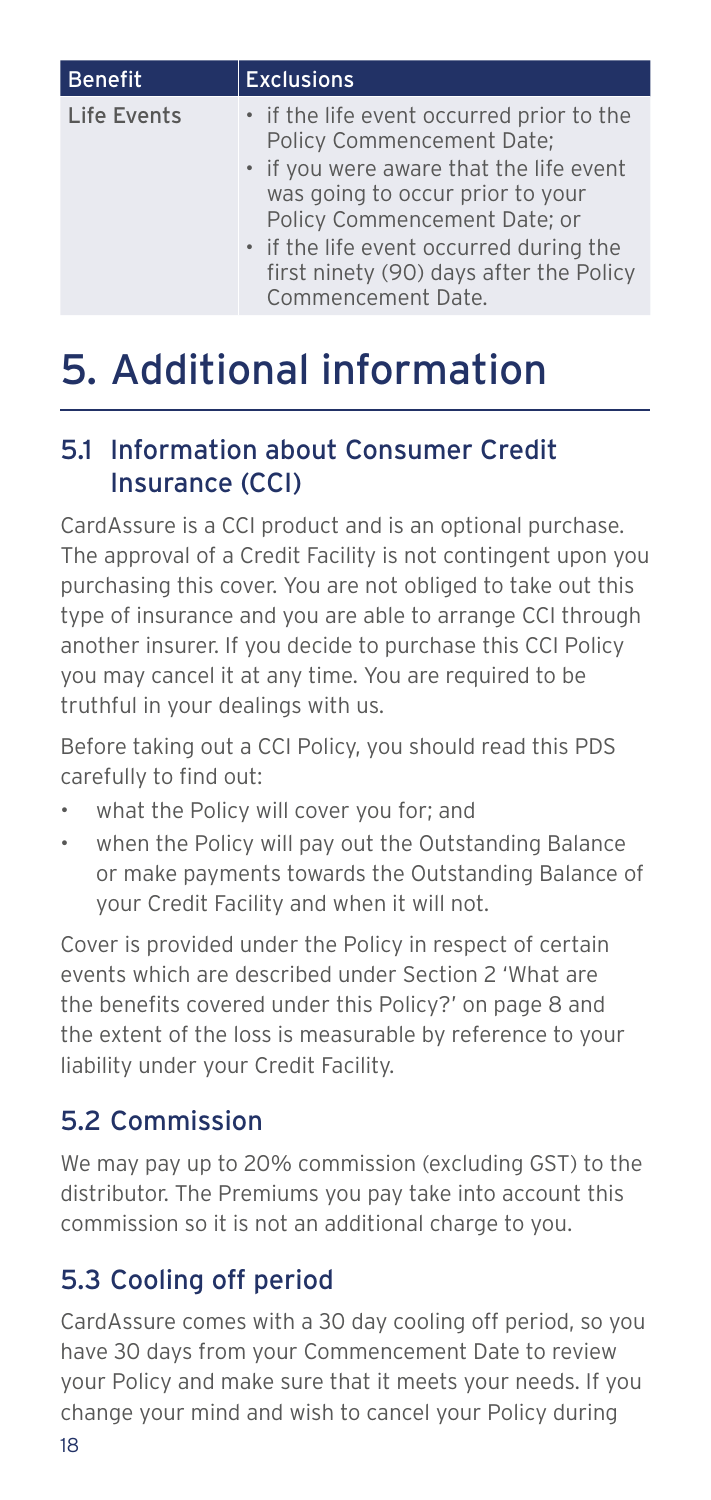that time, you will be entitled to a full refund of Premiums paid up to that time provided a claim has not been made.

### 5.4 Legal interpretation

This Policy is governed by the law that applies within the state of New South Wales.

### 5.5 Guaranteed renewable

Provided you have paid the Premiums when due, your Policy will continue until your cover ends (refer to Section 1.4 'When does my cover end?' on page 7). This guarantee applies regardless of any change in your health or personal circumstances.

### 5.6 Reinstatement

A reinstatement of your Policy may only be considered in exceptional circumstances and only with both Citibank and MetLife's written agreement and the payment of any Premium arrears due.

### 5.7 Policy ownership

This CardAssure Policy is owned by you. Ownership of this Policy cannot be assigned / transferred.

### 5.8 Australian currency

All payments are made in Australian currency.

### 5.9 Taxation

Generally, lump sum payments to individuals under Death, Critical Illness or Life Events are not assessable for income tax purposes. Payments made due to Injury, Illness, or Involuntary Unemployment may be taxable. Premiums are generally not tax deductible.

GST only applies to the Life Events Benefit components of these insurance Premiums. If tax laws are altered, we reserve the right to increase Premiums or charges to reflect any new or increased taxes and we will provide you with at least 30 days written notice of any changes.

This information is based on MetLife's interpretation of the present taxation rules. You should seek advice from a suitably qualified professional in relation to your particular circumstances.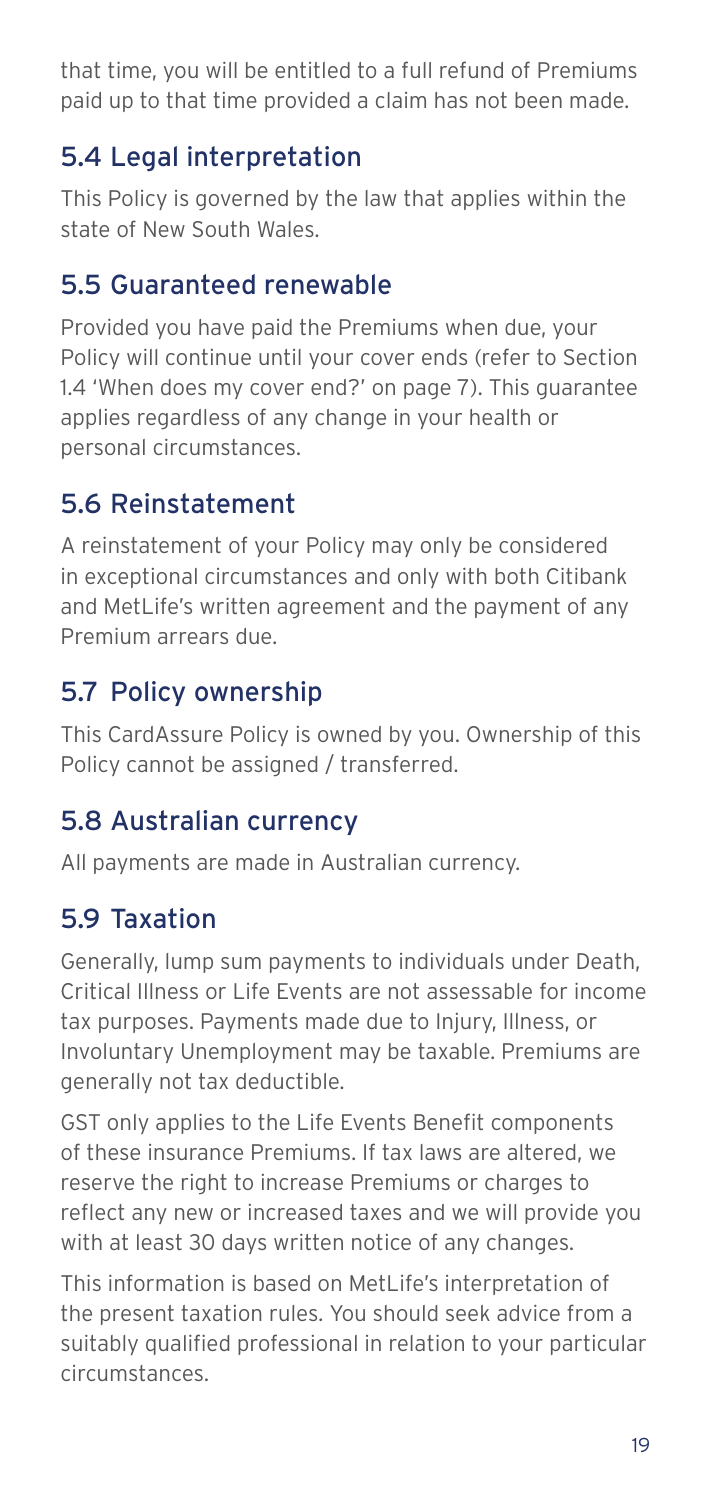### 5.10What if I have a problem with my Policy?

For all CardAssure complaints we have established a complaints resolution process and are committed to working with you to resolve your concerns. Please contact the relevant parties as follows:

For claims complaints:

|       | Telephone: 1300 555 625          |
|-------|----------------------------------|
| Mail: | Dispute Resolution Officer       |
|       | MetLife Insurance Limited        |
|       | Reply Paid 3319, Sydney NSW 2001 |

For all other complaints:

| Step 1 - Call CitiPhone |                              |
|-------------------------|------------------------------|
| Telephone: 13 24 84     |                              |
| Mail:                   | Citigroup Pty Limited        |
|                         | Complaints                   |
|                         | GPO Box 204, Sydney NSW 2001 |
|                         |                              |

Step 2 – Escalate to a dispute

|       | Telephone: 1300 308 935      |
|-------|------------------------------|
| Mail: | Citigroup Pty Limited        |
|       | Complaints                   |
|       | GPO Box 204, Sydney NSW 2001 |

If you are not happy with the outcome of your complaint with our Customer Relations Unit, you can have your complaint reviewed by Citigroup Customer Advocate who will provide an independent review. Alternatively, you can contact the Financial Ombudsman's Service Australia (FOS)

#### Citibank Customer Advocate

| Email: | customeradvocate@citi.com    |  |
|--------|------------------------------|--|
| Mail:  | Citigroup Customer Advocate  |  |
|        | GPO Box 204, Sydney NSW 2001 |  |

Financial Ombudsman Service (FOS)

|          | Telephone: 1800 367 287            |
|----------|------------------------------------|
| Mail:    | Financial Ombudsman Service (FOS)  |
|          | GPO Box 3. Melbourne Victoria 3001 |
| Email:   | info@fos.org.au                    |
| Website: | www.fos.org.au                     |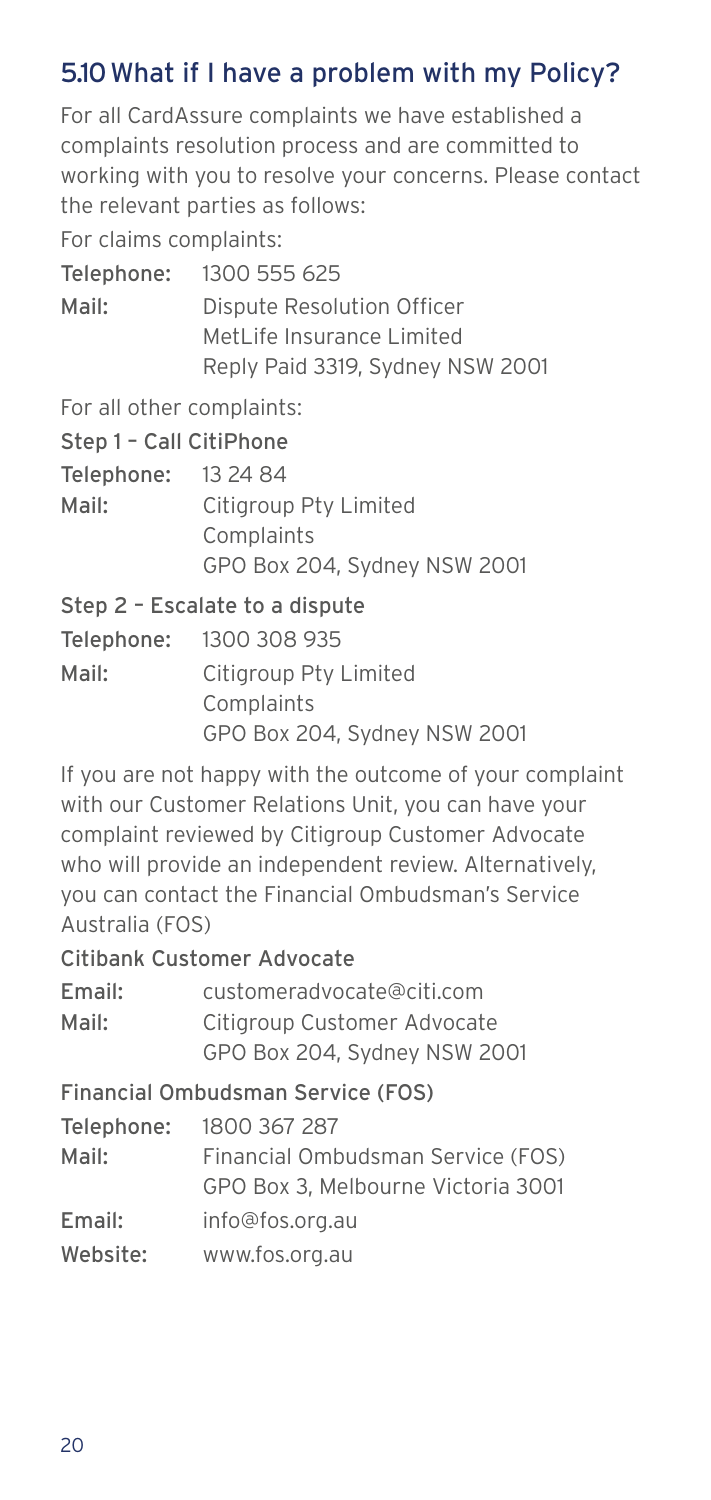### 5.11 Privacy consents and notifications

We are committed to protecting your privacy and this section sets out important privacy consents that you give us by completing an application for CardAssure.

We collect, use and retain personal information in accordance with the Australian Privacy Principles and the Privacy Act 1988 (Cth).

We collect, use, process and store personal information and, in some cases, sensitive information about you, in order to comply with our legal obligations, to assess your application for insurance cover, to administer the insurance cover provided, to enhance customer service or products and to manage claims.

If you do not agree to provide us with the information, we may not be able to process your application, administer your cover or assess your claims.

In dealing with us, you agree to us using and disclosing your personal information as set out in this section and in our Privacy Policy.

For further information about how we handle your personal information, details of how you can access or correct the information we hold about you or make a complaint, you can access our Privacy Policy at www.metlife.com.au/privacy or contact us on 1300 555 625.

## 6. Risks

Some of the risks associated with purchasing CardAssure insurance include:

- the type of cover provided may not suit your needs;
- there are limits placed on the benefits including the maximum payable as described in Section 2.4 'Maximum benefits' on page 12; and
- a benefit may not be paid because of one of the exclusions listed in Section 4.3 'When will a benefit not be paid?' on page 17.

It is important to ensure that this insurance meets your needs both now and in the future.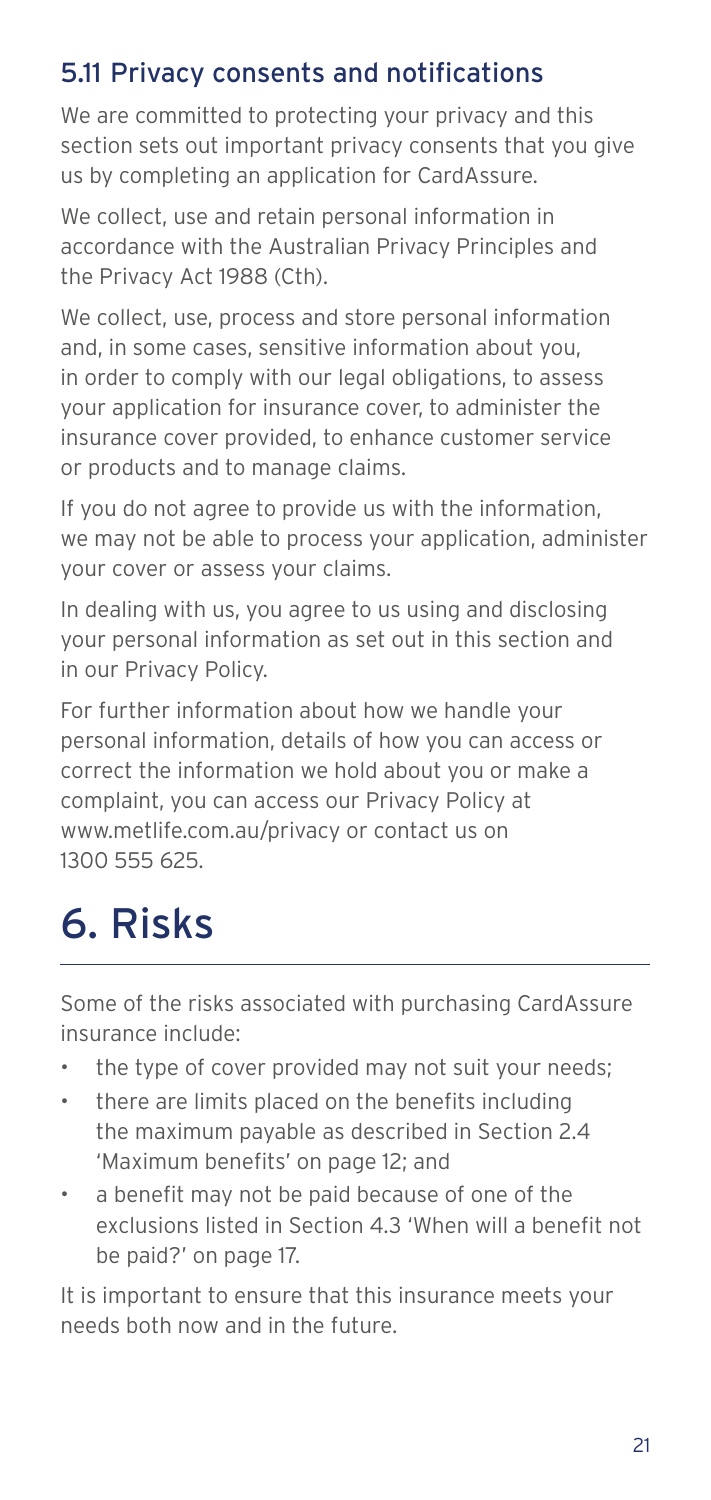## 7. Definitions

Some of the words in this PDS have special meanings wherever they appear. These words and their meanings are defined below. Words indicating the singular can also be taken to mean the plural and vice versa.

Australian Government Approved Recruitment Agency means a recruitment agency located in Australia that is used by job seekers to find work and is approved by the Australian Government for the purposes of providing Government assistance payments.

Cancer means the presence of one or more malignant tumours, lymphoma, Hodgkin's disease, leukaemia, malignant bone marrow disorders, and is characterised by the uncontrolled growth and spread of malignant cells and the invasion and destruction of normal tissue beyond the basement membrane.

For the following diagnoses, only the specified stages and higher are covered under this definition:

- Malignant tumours of the prostate with any one of the following characteristics:
	- ➤ a Gleason score of at least 7, or
	- ➤ having progressed to at least TNM classification T2, or
	- ➤ having progressed to at least TNM classification T1 and where prostatectomy is considered medically necessary to arrest malignancy.
- Carcinoma in situ of the breast where a mastectomy (removal of the entire breast including with or without nipple and skin sparing surgery) is required and considered medically necessary.
- Malignant Melanoma having any one of the following characteristics:
	- ➤ Breslow thickness of at least 1.5mm; or
	- ➤ Clark level of at least 3; or
	- ➤ evidence of ulceration.

The following classifications are not covered under this definition:

- All tumours which are histologically classified as any of the following:
	- ➤ pre-malignant;
	- ➤ non-invasive;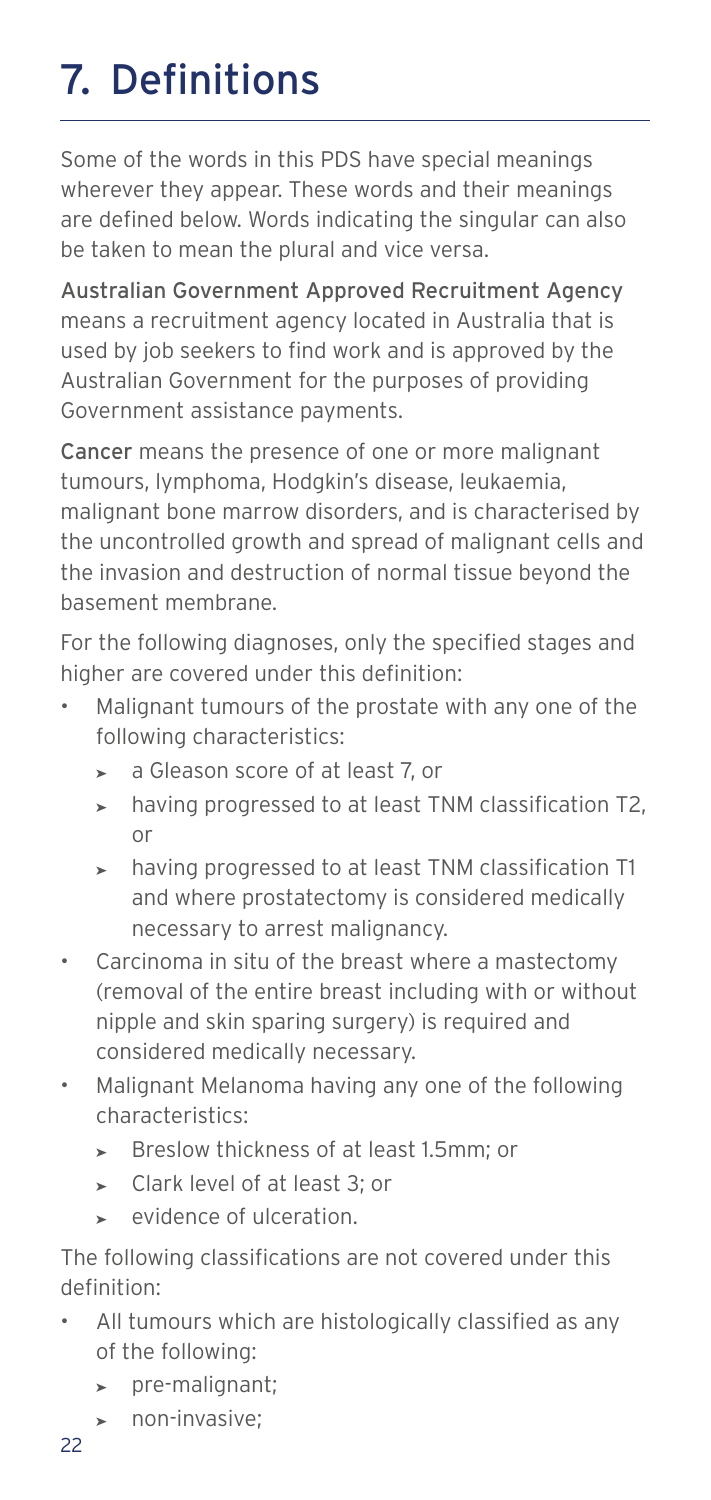- ➤ high-grade dysplasia;
- ➤ borderline malignancy;
- low malignant potential.
- All other diagnosis of Carcinoma in situ.
- Chronic lymphocytic leukaemia unless having progressed to at least Rai stage 1.
- All non-melanoma skin cancers unless having spread to the bone, lymph node, or another distant organ.

Commencement Date means the date of the acceptance of your application for insurance as shown on your Welcome Letter

Credit Facility means any credit card or line of credit product issued by Citibank to you to which the Policy applies.

Heart Attack means the death of a portion of heart muscle as a result of inadequate blood supply to the relevant area.

The diagnosis must be confirmed by a cardiologist and supported by evidence of typical rise and/or fall of cardiac biomarker values with at least one value above the 99th percentile of the upper reference limit and with at least one of the following:

- acute cardiac symptoms and signs consistent with myocardial infarction (e.g. chest pain); or
- new significant ST-segment-T wave (ST-T) ECG changes or new left bundle branch block (LBBB); or
- development of new pathological Q waves in the ECG; or
- imaging evidence of new loss of viable myocardium or new regional wall motion abnormality.

If the above is inconclusive then if three months after the heart attack is diagnosed the insured's left ventricular ejection fraction is less than 50 percent then the definition will be met.

The following are not covered:

- a rise in biological markers as a result of an elective percutaneous procedure for coronary artery disease;
- other acute coronary syndromes including but not limited to angina pectoris.

Illness means a sickness, disease or disorder.

Inforce means the period from the Policy Commencement Date to the date your Policy is cancelled.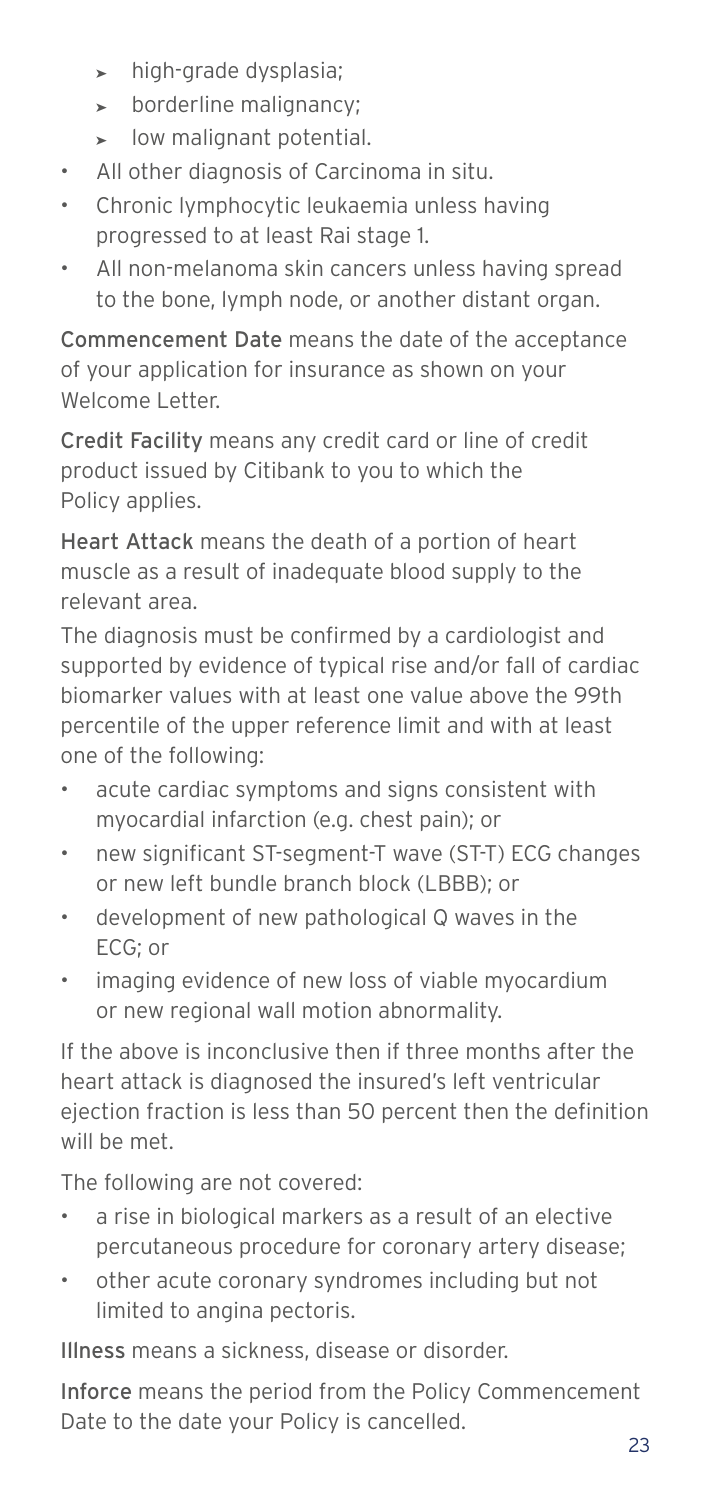Injury means physical damage to your body as a result of violent, external and visible means.

Involuntary Unemployment or Involuntary Unemployed means in the case of an employed person that your employment was terminated or you were made redundant by your employer. In the case of a Self-Employed person, involuntary unemployment or involuntary unemployed means your business has permanently ceased trading and been placed in the control of an insolvency or bankruptcy administrator.

Legal Personal Representative means the executor or administrator of your estate or any other person(s) who is authorised by law to administer and distribute your estate.

Monthly Statement means the statement of account for your Credit Facility issued to you monthly.

Outstanding Balance means at a point in time, the excess of all amounts debited over all the amounts credited to your Credit Facility at that time.

Policy means your CardAssure Policy, which consists of this Combined Product Disclosure Statement and Policy Document and any Supplementary Product Disclosure Statement (SPDS), your Welcome Letter, your application and any other endorsements or other notices we may give you in writing.

Premium means the amount you pay us for the insurance.

Primary Cardholder means an account holder of a Credit Facility.

Registered Medical Practitioner means a medical practitioner who is legally qualified and properly registered. The doctor cannot be yourself or a member of your family. If practicing outside of Australia, the medical practitioner must have qualifications equivalent to Australian standards.

Self-Employed means earning an income directly from your own business, trade or profession rather than a salary or wage from an employer.

Spouse means a spouse, de facto spouse or person living in a bona fide domestic arrangement, irrespective of their gender, where one or each of them provides the other with financial support, domestic support and personal care.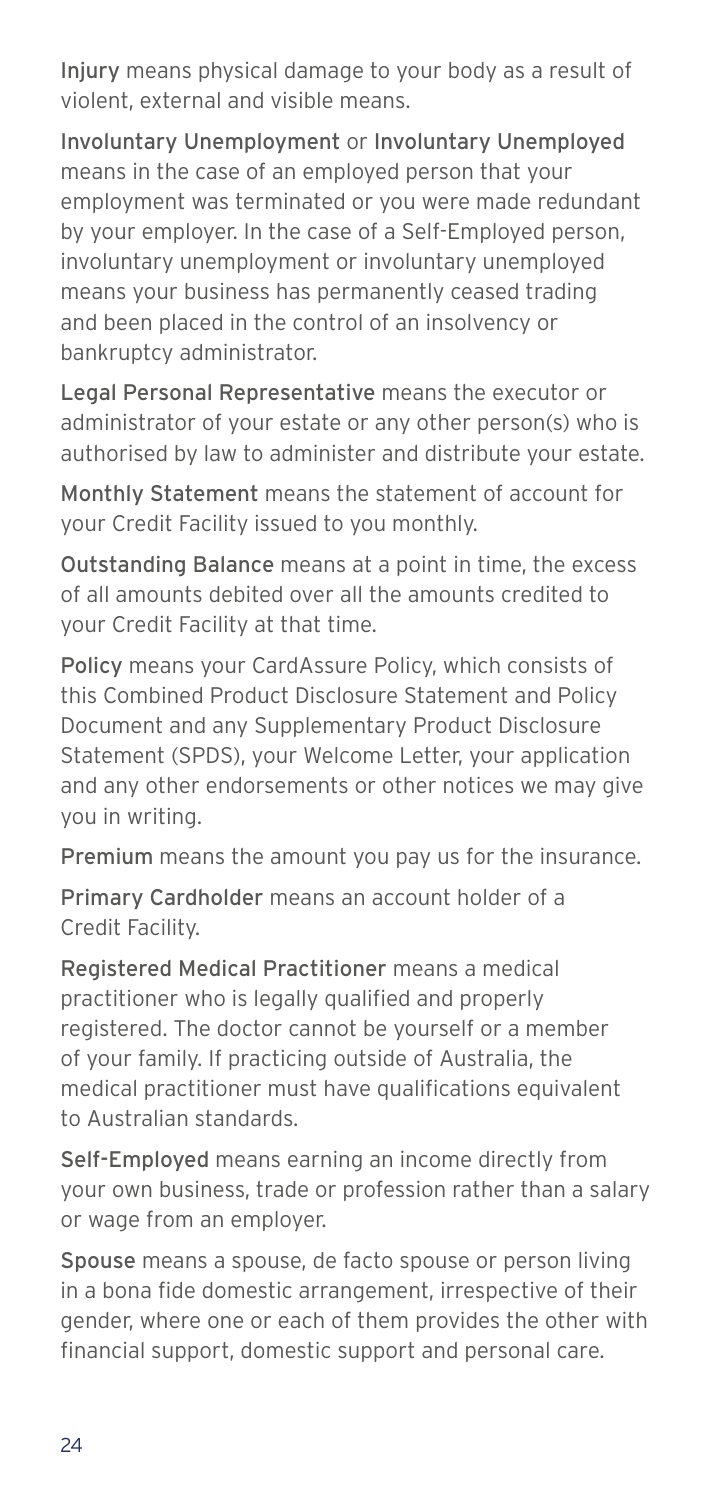Stroke means any cerebrovascular accident or incident producing neurological sequelae lasting more than 24 hours and including infarction of brain tissue, intracranial or subarachnoid haemorrhage, embolisation from an extracranial source, as confirmed by a consultant neurologist.

Diagnosis must be supported by findings on a MRI, CT or other reliable imaging evidence consistent with the diagnosis of a new stroke.

Transient ischaemic attacks, cerebral symptoms due to migraine and vascular disease affecting the eye or optic nerve are excluded

Uncomplicated Pregnancy means conditions commonly associated with pregnancy such as: morning sickness, backache, varicose veins, ankle swelling, bladder problems, multiple pregnancy, threatened miscarriage, participation in an IVF or similar program.

We, Our and Us means MetLife Insurance Limited ABN 75 004 274 882 AFSL 238096.

Welcome Letter means a document issued by us which shows important information about your Policy, including your policy number and Policy Commencement Date.

You and Your means the Primary Cardholder, who is also the insured person.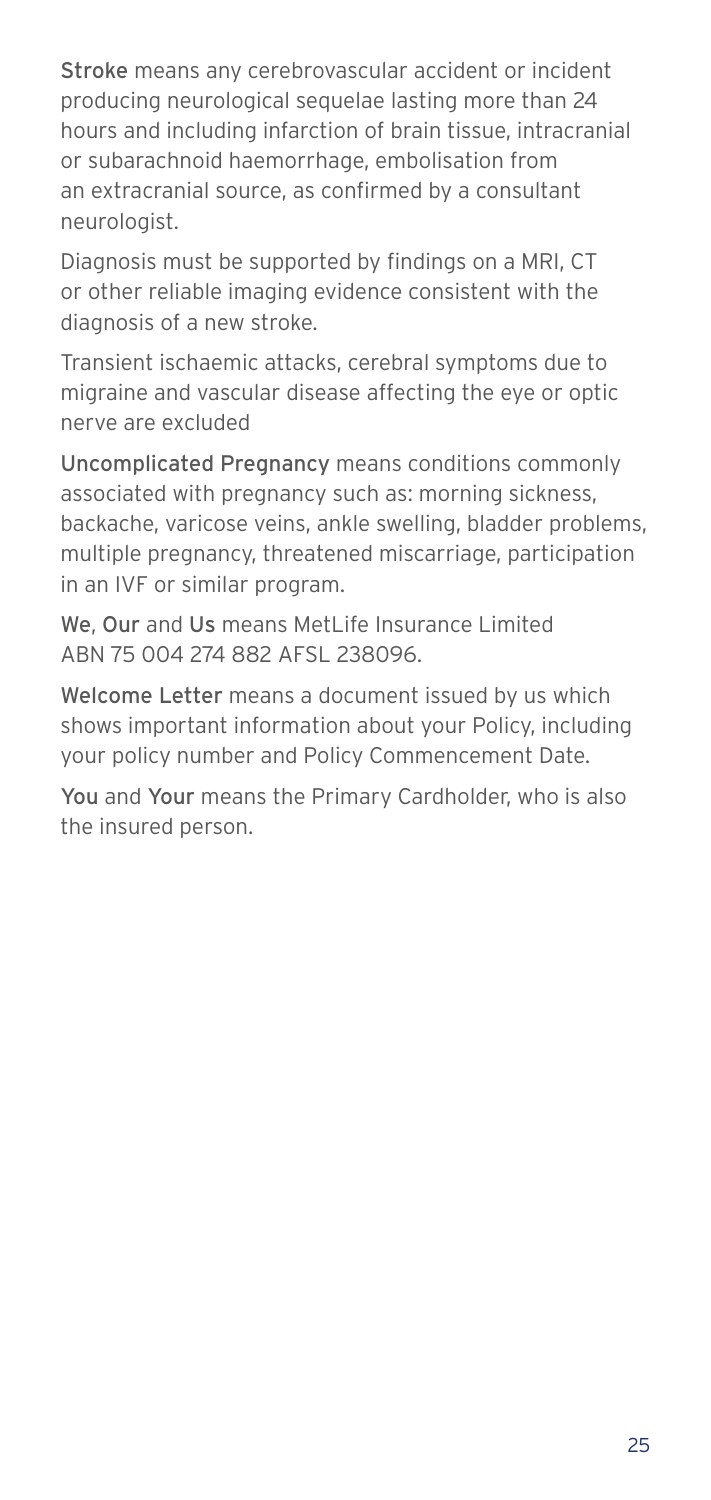This page has been left blank intentionally.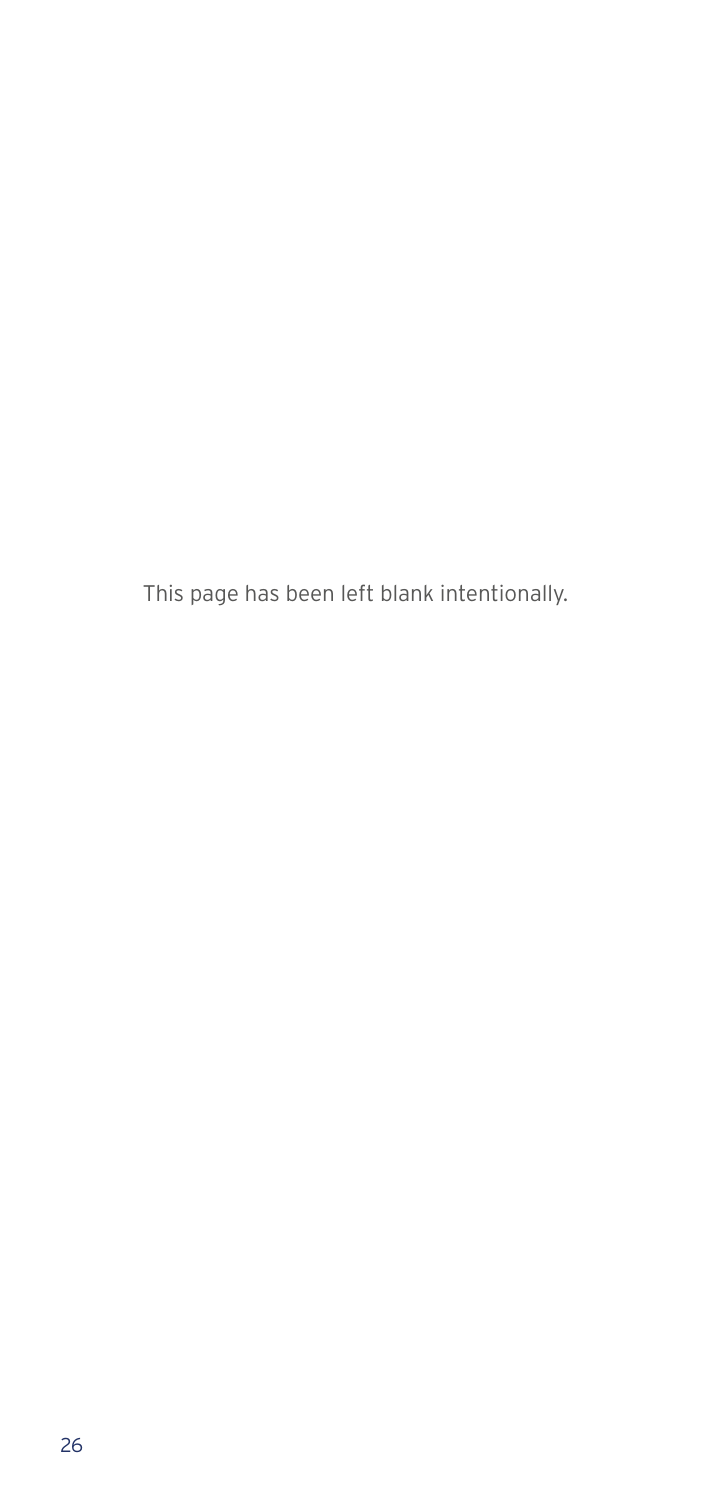This page has been left blank intentionally.